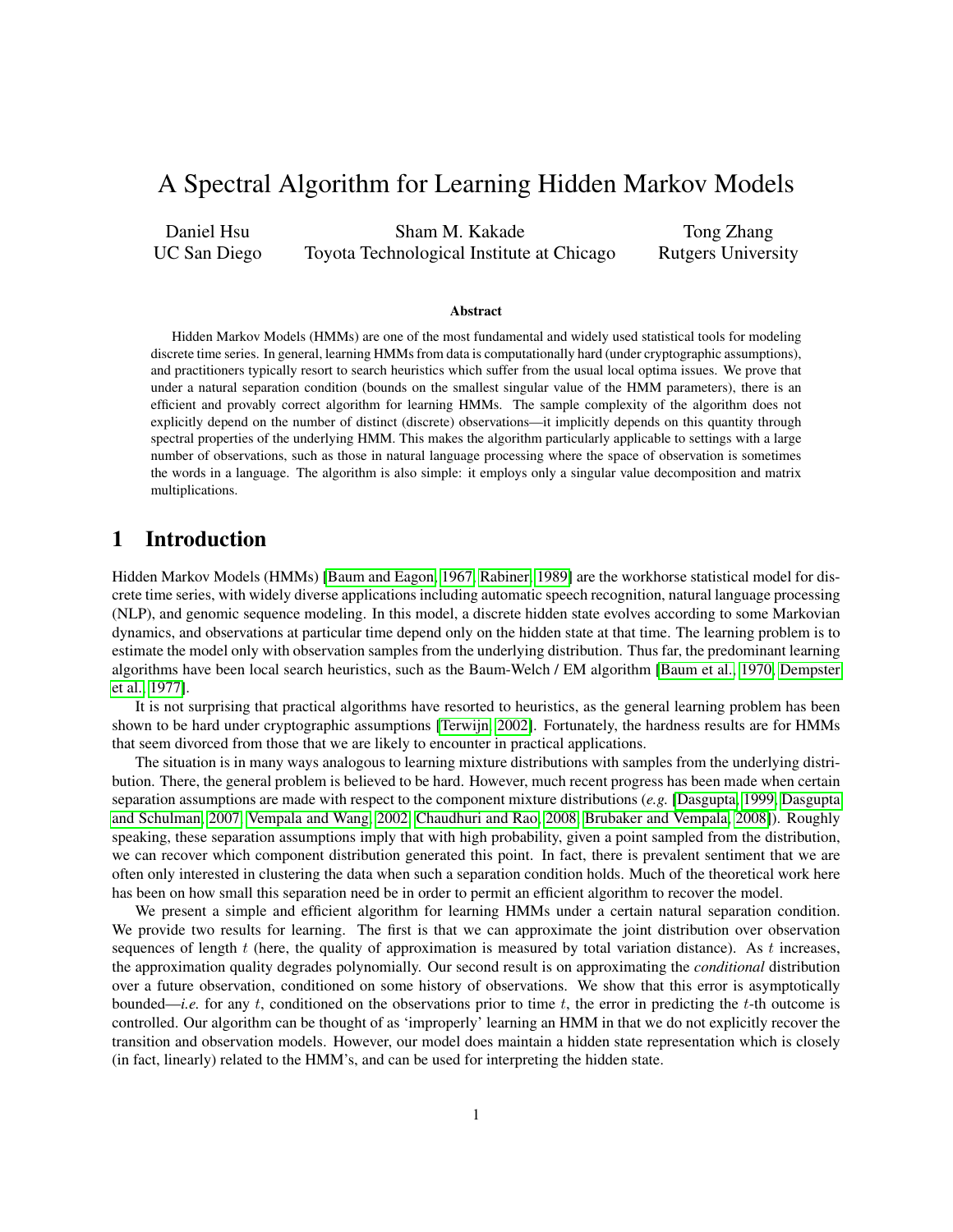The separation condition we require is a spectral condition on both the observation matrix and the transition matrix. Roughly speaking, we require that the observation distributions arising from distinct hidden states be distinct (which we formalize by singular value conditions on the observation matrix). This requirement can be thought of as being weaker than the separation condition for clustering in that the observation distributions can overlap quite a bit—given one observation, we do not necessarily have the information to determine which hidden state it was generated from (unlike in the clustering literature). We also have a spectral condition on the correlation between adjacent observations. We believe both of these conditions to be quite reasonable in many practical applications. Furthermore, given our analysis, extensions to our algorithm which relax these assumptions should be possible.

The algorithm we present has both polynomial sample and computational complexity. Computationally, the algorithm is quite simple—at its core is a singular value decomposition (SVD) of a correlation matrix between past and future observations. This SVD can be viewed as a Canonical Correlation Analysis (CCA) [\[Hotelling, 1935\]](#page-20-3) between past and future observations. The sample complexity results we present do not explicitly depend on the number of distinct observations; rather, they implicitly depend on this number through spectral properties of the HMM. This makes the algorithm particularly applicable to settings with a large number of observations, such as those in NLP where the space of observations is sometimes the words in a language.

### 1.1 Related Work

There are two ideas closely related to this work. The first comes from the subspace identification literature in control theory [\[Ljung, 1987,](#page-20-4) [Overschee and Moor, 1996,](#page-20-5) [Katayama, 2005\]](#page-20-6). The second idea is that, rather than explicitly modeling the hidden states, we can represent the probabilities of sequences of observations as products of matrix observation operators, an idea which dates back to the literature on multiplicity automata [Schützenberger, 1961, [Carlyle and Paz, 1971,](#page-19-7) [Fliess, 1974\]](#page-20-8).

The subspace identification methods, used in control theory, use spectral approaches to discover the relationship between hidden states and the observations. In this literature, the relationship is discovered for linear dynamical systems such as Kalman filters. The basic idea is that the relationship between observations and hidden states can often be discovered by spectral/SVD methods correlating the past and future observations (in particular, such methods often do a CCA between the past and future observations). However, algorithms presented in the literature cannot be directly used to learn HMMs because they assume additive noise models with noise distributions independent of the underlying states, and such models are not suitable for HMMs (an exception is [\[Andersson et al., 2003\]](#page-19-8)). In our setting, we use this idea of performing a CCA between past and future observations to uncover information about the observation process (this is done through an SVD on a correlation matrix between past and future observations). The state-independent additive noise condition is avoided through the second idea.

The second idea is that we can represent the probability of sequences as products of matrix operators, as in the literature on multiplicity automata [Schützenberger, 1961, [Carlyle and Paz, 1971,](#page-19-7) [Fliess, 1974\]](#page-20-8) (see [\[Even-Dar et al.,](#page-19-9) [2005\]](#page-19-9) for discussion of this relationship). This idea was re-used in both the Observable Operator Model of [Jaeger](#page-20-9) [\[2000\]](#page-20-9) and the Predictive State Representations of [Littman et al.](#page-20-10) [\[2001\]](#page-20-10), both of which are closely related and both of which can model HMMs. In fact, the former work by [Jaeger](#page-20-9) [\[2000\]](#page-20-9) provides a non-iterative algorithm for learning HMMs, with an asymptotic analysis. However, this algorithm assumed knowing a set of 'characteristic events', which is a rather strong assumption that effectively reveals some relationship between the hidden states and observations. In our algorithm, this problem is avoided through the first idea.

Some of the techniques in the work in [\[Even-Dar et al., 2007\]](#page-19-10) for tracking belief states in an HMM are used here. As discussed earlier, we provide a result showing how the model's conditional distributions over observations (conditioned on a history) do not asymptotically diverge. This result was proven in [\[Even-Dar et al., 2007\]](#page-19-10) when an approximate model is *already known*. Roughly speaking, the reason this error does not diverge is that the previous observations are always revealing information about the next observation; so with some appropriate contraction property, we would not expect our errors to diverge. Our work borrows from this contraction analysis.

Among recent efforts in various communities [\[Andersson et al., 2003,](#page-19-8) [Vanluyten et al., 2007,](#page-20-11) [Zhao and Jaeger,](#page-20-12) [2007,](#page-20-12) [Cybenko and Crespi, 2008\]](#page-19-11), the only previous efficient algorithm shown to PAC-learn HMMs in a setting similar to ours is due to [Mossel and Roch](#page-20-13) [\[2006\]](#page-20-13). Their algorithm for HMMs is a specialization of a more general method for learning phylogenetic trees from leaf observations. While both this algorithm and ours rely on the same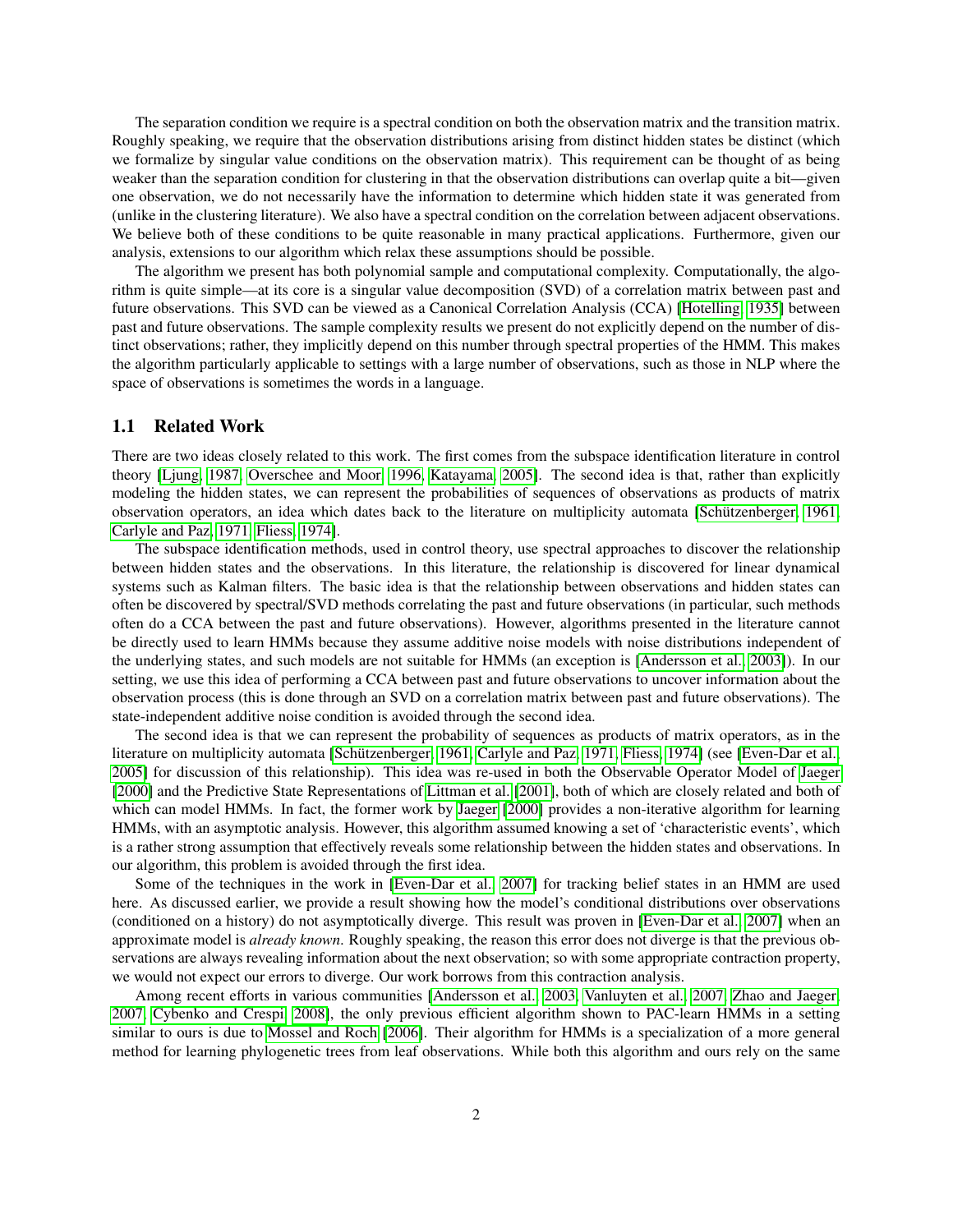rank condition and compute similar statistics, they differ in two significant regards. First, [\[Mossel and Roch, 2006\]](#page-20-13) were not concerned with large observation spaces, and thus their algorithm assumes the state and observation spaces to have the same dimension. In addition, [\[Mossel and Roch, 2006\]](#page-20-13) take the more ambitious approach of learning the observation and transition matrices explicitly, which unfortunately results in a less stable and less sample-efficient algorithm that injects noise to artificially spread apart the eigenspectrum of a probability matrix. Our algorithm avoids recovering the observation and transition matrix explicitly<sup>[1](#page-2-0)</sup>, and instead uses subspace identification to learn an alternative representation.

# 2 Preliminaries

## 2.1 Hidden Markov Models

The HMM defines a probability distribution over sequences of hidden states  $(h_t)$  and observations  $(x_t)$ . We write the set of hidden states as  $[m] = \{1, \ldots, m\}$  and set of observations as  $[n] = \{1, \ldots, n\}$ , where  $m \leq n$ .

Let  $T \in \mathbb{R}^{m \times m}$  be the state transition probability matrix with  $T_{ij} = \Pr[h_{t+1} = i | h_t = j], O \in \mathbb{R}^{n \times m}$  be the observation probability matrix with  $O_{ij} = \Pr[x_t = i | h_t = j]$ , and  $\vec{\pi} \in \mathbb{R}^m$  be the initial state distribution with  $\vec{\pi}_i = \Pr[h_1 = i]$ . The conditional independence properties that an HMM satisfies are: 1) conditioned on the previous hidden state, the current hidden state is sampled independently of all other events in the history; and 2) conditioned on the current hidden state, the current observation is sampled independently from all other events in the history. These conditional independence properties of the HMM imply that  $T$  and  $O$  fully characterize the probability distribution of any sequence of states and observations.

A useful way of computing the probability of sequences is in terms of 'observation operators', an idea which dates back to the literature on multiplicity automata (see [Schützenberger, 1961, [Carlyle and Paz, 1971,](#page-19-7) [Fliess, 1974\]](#page-20-8)). The following lemma is straightforward to verify (see [\[Jaeger, 2000,](#page-20-9) [Even-Dar et al., 2007\]](#page-19-10)).

<span id="page-2-1"></span>**Lemma 1.** *For*  $x = 1, \ldots, n$ *, define* 

$$
A_x = T \operatorname{diag}(O_{x,1}, \ldots, O_{x,m}).
$$

*For any* t*:*

$$
\Pr[x_1,\ldots,x_t] = \vec{1}_m^\top A_{x_t} \ldots A_{x_1} \vec{\pi}.
$$

Our algorithm learns a representation that is based on this observable operator view of HMMs.

# 2.2 Notation

As already used in Lemma [1,](#page-2-1) the vector  $\vec{1}_m$  is the all-ones vector in  $\mathbb{R}^m$ . We denote by  $x_{1:t}$  the sequence  $(x_1, \ldots, x_t)$ , and by  $x_{t:1}$  its reverse  $(x_t, \ldots, x_1)$ . When we use a sequence as a subscript, we mean the product of quantities indexed by the sequence elements. So for example, the probability calculation in Lemma [1](#page-2-1) can be written  $\vec{1}_m^{\dagger} A_{x_{t,1}} \vec{\pi}$ . We will use  $\tilde{h}_t$  to denote a probability vector (a distribution over hidden states), with the arrow distinguishing it from the random hidden state variable  $h_t$ . Additional notation used in the theorem statements and proofs is listed in Table [1.](#page-10-0)

#### 2.3 Assumptions

<span id="page-2-2"></span>We assume the HMM obeys the following condition.

**Condition 1** (HMM Rank Condition).  $\vec{\pi} > 0$  element-wise, and O and T are rank m.

The rank condition rules out the problematic case in which some state  $i$  has an output distribution equal to a convex combination (mixture) of some other states' output distributions. Such a case could cause a learner to confuse state  $i$ with a mixture of these other states. As mentioned before, the general task of learning HMMs (even the specific goal

<span id="page-2-0"></span><sup>&</sup>lt;sup>1</sup>In Appendix [C,](#page-22-0) we discuss the key step in [\[Mossel and Roch, 2006\]](#page-20-13), and also show how to use their technique in conjunction with our algorithm to recover the HMM observation and transition matrices. Our algorithm does not rely on this extra step—we believe it to be generally unstable—but it can be taken if desired.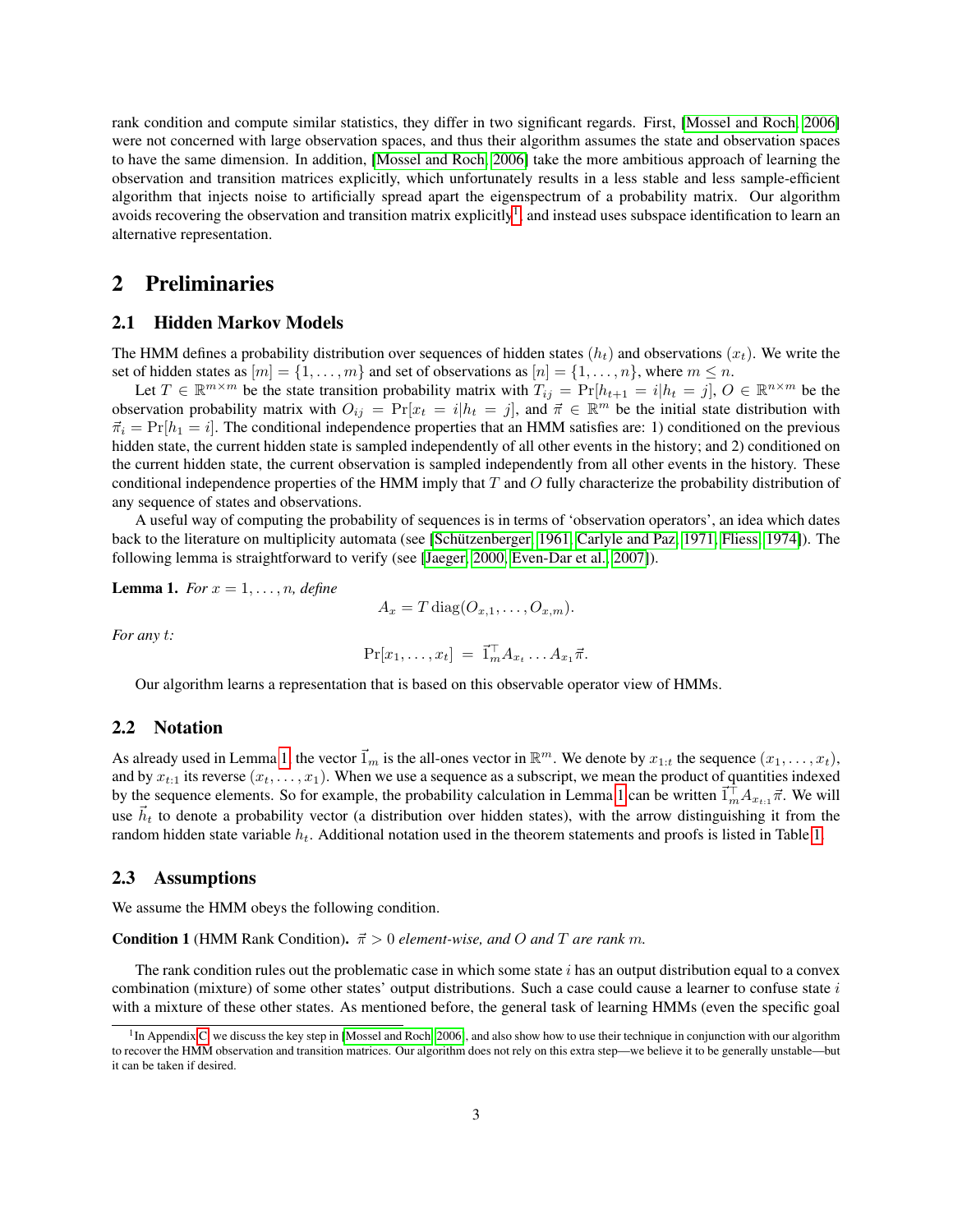of simply accurately modeling the distribution probabilities [\[Terwijn, 2002\]](#page-20-1)) is hard under cryptographic assumptions; the rank condition is a natural way to exclude the malicious instances created by the hardness reduction.

The rank condition on O can be relaxed through a simple modification of our algorithm that looks at multiple observation symbols simultaneously to form the probability estimation tables. For example, if two hidden states have identical observation probability in  $O$  but different transition probabilities in  $T$ , then they may be differentiated by using two consecutive observations. Although our analysis can be applied in this case with minimal modifications, for clarity, we only state our results for an algorithm that estimates probability tables with rows and columns corresponding to single observations.

# 2.4 Learning Model

Our learning model is similar to those of [\[Kearns et al., 1994,](#page-20-14) [Mossel and Roch, 2006\]](#page-20-13) for PAC-learning discrete probability distributions. We assume we can sample observation sequences from an HMM. In particular, we assume each sequence is generated starting from the same initial state distribution (*e.g.* the stationary distribution of the Markov chain specified by  $T$ ). This setting is valid for practical applications including speech recognition, natural language processing, and DNA sequence modeling, where multiple independent sequences are available.

For simplicity, this paper only analyzes an algorithm that uses the initial few observations of each sequence, and ignores the rest. We do this to avoid using concentration bounds with complicated mixing conditions for Markov chains in our sample complexity calculation, as these conditions are not essential to the main ideas we present. In practice, however, one should use the full sequences to form the probability estimation tables required by our algorithm. In such scenarios, a single long sequence is sufficient for learning, and the effective sample size can be simply discounted by the mixing rate of the underlying Markov chain.

Our goal is to derive accurate estimators for the cumulative (joint) distribution  $Pr[x_{1:t}]$  and the conditional distribution  $Pr[x_t|x_{1:t-1}]$  for any sequence length t. For the conditional distribution, we obtain an approximation that does not depend on  $t$ , while for the joint distribution, the approximation quality degrades gracefully with  $t$ .

# 3 Observable Representations of Hidden Markov Models

A typical strategy for learning HMMs is to estimate the observation and transition probabilities for each hidden state (say, by maximizing the likelihood of a sample). However, since the hidden states are not directly observed by the learner, one often resorts to heuristics (*e.g.* EM) that alternate between imputing the hidden states and selecting parameters  $\hat{O}$  and  $\hat{T}$  that maximize the likelihood of the sample and current state estimates. Such heuristics can suffer from local optima issues and require careful initialization (*e.g.* an accurate guess of the hidden states) to avoid failure.

However, under Condition [1,](#page-2-2) HMMs admit an efficiently learnable parameterization that depends only on *observable quantities*. Because such quantities can be estimated from data, learning this representation avoids any guesswork about the hidden states and thus allows for algorithms with strong guarantees of success.

This parameterization is natural in the context of Observable Operator Models [\[Jaeger, 2000\]](#page-20-9), but here we emphasize its connection to subspace identification.

## 3.1 Definition

Our HMM representation is defined in terms of the following vector and matrix quantities:

$$
[P_1]_i = Pr[x_1 = i]
$$
  
\n
$$
[P_{2,1}]_{ij} = Pr[x_2 = i, x_1 = j]
$$
  
\n
$$
[P_{3,x,1}]_{ij} = Pr[x_3 = i, x_2 = x, x_1 = j] \quad \forall x \in [n],
$$

where  $P_1 \in \mathbb{R}^n$  is a vector, and  $P_{2,1} \in \mathbb{R}^{n \times n}$  and the  $P_{3,x,1} \in \mathbb{R}^{n \times n}$  are matrices. These are the marginal probabilities of observation singletons, pairs, and triples.

<span id="page-3-0"></span>The representation further depends on a matrix  $U \in \mathbb{R}^{n \times m}$  that obeys the following condition.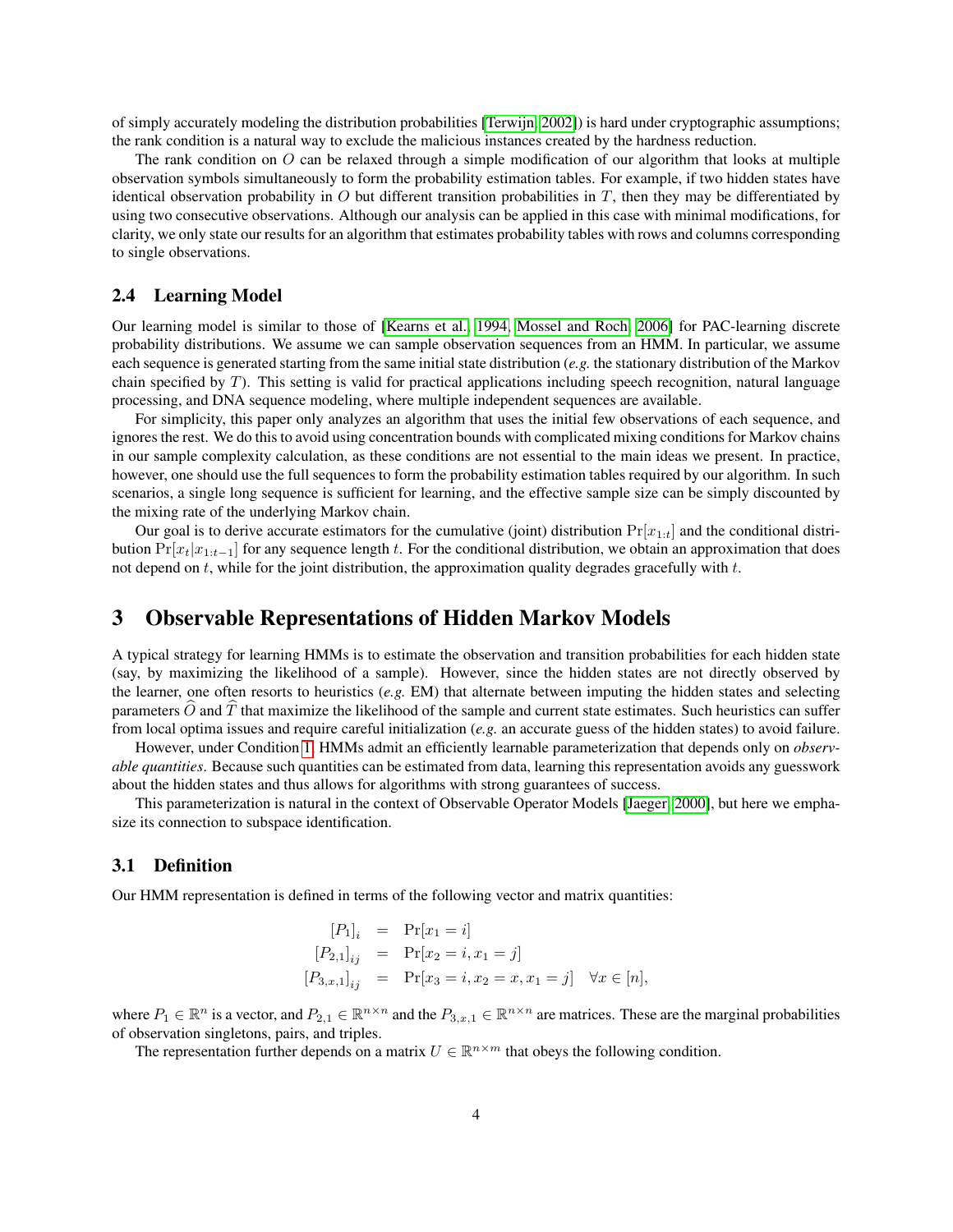**Condition 2** (Invertibility Condition).  $U^{\top}O$  is invertible.

In other words, U defines an m-dimensional subspace that preserves the state dynamics—this will become evident in the next few lemmas.

A natural choice for U is given by the 'thin' SVD of  $P_{2,1}$ , as the next lemma exhibits.

<span id="page-4-0"></span>**Lemma 2.** Assume  $\vec{\pi} > 0$  and that O and T have column rank m. Then rank( $P_{2,1}$ ) = m. Moreover, if U is the matrix *of left singular vectors of*  $P_{2,1}$  *corresponding to non-zero singular values, then*  $\mathrm{range}(U) = \mathrm{range}(O)$ *, so*  $U \in \mathbb{R}^{n \times m}$ *obeys Condition [2.](#page-3-0)*

*Proof.* Using the conditional independence properties of the HMM, entries of the matrix  $P_{2,1}$  can be factored as

$$
[P_{2,1}]_{ij} = \sum_{k=1}^{m} \sum_{\ell=1}^{m} \Pr[x_2 = i, x_1 = j, h_2 = k, h_1 = \ell]
$$

$$
= \sum_{k=1}^{m} \sum_{\ell=1}^{m} O_{ik} T_{k\ell} \ \vec{\pi}_{\ell} \ [O^{\top}]_{\ell j}
$$

so  $P_{2,1} = OT \operatorname{diag}(\vec{\pi})O^\top$  and thus  $\operatorname{range}(P_{2,1}) \subseteq \operatorname{range}(O)$ . The assumptions on  $O, T$ , and  $\vec{\pi}$  imply that  $T \operatorname{diag}(\vec{\pi})O^\top$ has linearly independent rows and that  $P_{2,1}$  has m non-zero singular values. Therefore

$$
O = P_{2,1}(T \operatorname{diag}(\vec{\pi}) O^\top)^+
$$

(where X<sup>+</sup> denotes the Moore-Penrose pseudo-inverse of a matrix X), which in turn implies  $\text{range}(O) \subseteq \text{range}(P_{2,1})$ . Thus rank $(P_{2,1})$  = rank $(O)$  = m, and also range $(U)$  = range $(P_{2,1})$  = range $(O)$ .

Our algorithm is motivated by Lemma [2](#page-4-0) in that we compute the SVD of an empirical estimate of  $P_{2,1}$  to discover a  $U$  that satisfies Condition [2.](#page-3-0) We also note that this choice for  $U$  can be thought of as a surrogate for the observation matrix  $O$  (see Remark [5\)](#page-5-0).

Now given such a matrix  $U$ , we can finally define the observable representation:

$$
\begin{array}{rcl}\n\vec{b}_1 &= U^\top P_1 \\
\vec{b}_\infty &= \left(P_{2,1}^\top U\right)^+ P_1 \\
B_x &= \left(U^\top P_{3,x,1}\right) \left(U^\top P_{2,1}\right)^+ \quad \forall x \in [n]\n\end{array}.
$$

### 3.2 Basic Properties

The following lemma shows that the observable representation  $\{\vec{b}_{\infty}, \vec{b}_1, B_1, \ldots, B_n\}$  is sufficient to compute the probabilities of any sequence of observations.

<span id="page-4-1"></span>**Lemma 3** (Observable HMM Representation). Assume the HMM obeys Condition [1](#page-2-2) and that  $U \in \mathbb{R}^{n \times m}$  obeys *Condition [2.](#page-3-0) Then:*

1. 
$$
\vec{b}_1 = (U^{\top}O)\vec{\pi}
$$
.  
\n2.  $\vec{b}_{\infty}^{\top} = \vec{1}_m^{\top} (U^{\top}O)^{-1}$ .  
\n3.  $B_x = (U^{\top}O)A_x (U^{\top}O)^{-1} \ \forall x \in [n]$ .

4.  $Pr[x_{1:t}] = \vec{b}_{\infty}^{\top} B_{x_{t:1}} \vec{b}_1 \ \forall t \in \mathbb{N}, x_1, \dots, x_t \in [n].$ 

In addition to joint probabilities, we can compute conditional probabilities using the observable representation. We do so through (normalized) conditional 'internal states' that depend on a history of observations. We should emphasize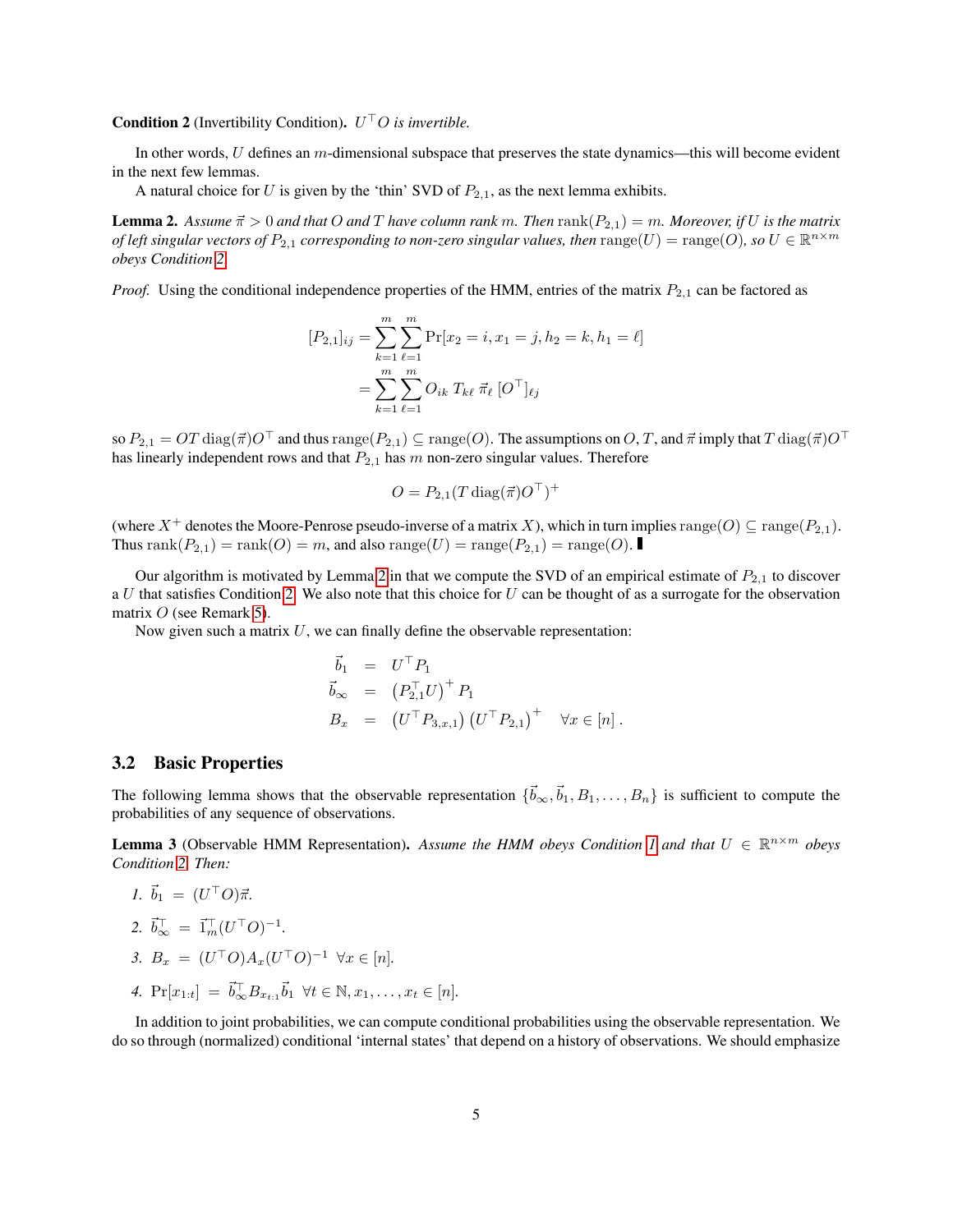that these states are *not* in fact probability distributions over hidden states (though the following lemma shows that they are linearly related). As per Lemma [3,](#page-4-1) the initial state is

$$
\vec{b}_1 = (U^{\top}O)\vec{\pi}.
$$

Generally, for any  $t \ge 1$ , given observations  $x_{1:t-1}$  with  $Pr[x_{1:t-1}] > 0$ , we define the internal state as:

$$
\vec{b}_t = \vec{b}_t(x_{1:t-1}) = \frac{B_{x_{t-1:1}}\vec{b}_1}{\vec{b}_\infty^{\top}B_{x_{t-1:1}}\vec{b}_1}.
$$

The case  $t = 1$  is consistent with the general definition of  $\vec{b}_t$  because the denominator is  $\vec{b}_{\infty}^{\dagger} \vec{b}_1 = \vec{1}_m^{\dagger} (U^{\dagger} O)^{-1} (U^{\dagger} O) \vec{\pi} =$  $\vec{I}_{m}^{\top} \vec{\pi} = 1$ . The following result shows how these internal states can be used to compute conditional probabilities  $Pr[x_t = i | x_{1:t-1}].$ 

<span id="page-5-1"></span>Lemma 4 (Conditional Internal States). *Assume the conditions in Lemma [3.](#page-4-1) Then, for any time* t*:*

*1.* (*Recursive update of states*) If  $Pr[x_{1:t}] > 0$ *, then* 

$$
\vec{b}_{t+1} \ = \ \frac{B_{x_t} \vec{b}_t}{\vec{b}_{\infty}^\top B_{x_t} \vec{b}_t}
$$

,

*2. (Relation to hidden states)*

$$
\vec{b}_t = (U^\top O) \, \vec{h}_t(x_{1:t-1})
$$

 $where \ [\vec{h}_t(x_{1:t-1})]_i = \Pr[h_t = i | x_{1:t-1}]$  *is the conditional probability of the hidden state at time* t *given the observations* x1:t−1*,*

*3. (Conditional observation probabilities)*

$$
\Pr[x_t|x_{1:t-1}] = \vec{b}_{\infty}^{\top} B_{x_t} \vec{b}_t.
$$

<span id="page-5-0"></span>Remark 5. *If U is the matrix of left singular vectors of*  $P_{2,1}$  *corresponding to non-zero singular values, then U acts much like the observation probability matrix* O *in the following sense:*

Given a conditional state 
$$
\vec{b}_t
$$
,  
\n
$$
Pr[x_t = i | x_{1:t-1}] = [U\vec{b}_t]_i.
$$
\nGiven a conditional hidden state  $\vec{h}_t$ ,  
\n
$$
Pr[x_t = i | x_{1:t-1}] = [O\vec{h}_t]_i.
$$

*To see this, note that*  $UU^{\top}$  *is the projection operator to* range(*U*)*. Since* range(*U*) = range(*O*) (*Lemma* [2\)](#page-4-0)*, we have*  $UU^{\top}O = O$ , so  $U\vec{b}_t = U(U^{\top}O)\vec{h}_t = O\vec{h}_t$ .

## 3.3 Proofs

*Proof of Lemma* [3.](#page-4-1) The first claim is immediate from the fact  $P_1 = O\vec{\pi}$ . For the second claim, we write  $P_1$  in the following unusual (but easily verified) form:

$$
P_1^{\top} = \vec{1}_m^{\top} T \operatorname{diag}(\vec{\pi}) O^{\top}
$$
  
= 
$$
\vec{1}_m^{\top} (U^{\top} O)^{-1} (U^{\top} O) T \operatorname{diag}(\vec{\pi}) O^{\top}
$$
  
= 
$$
\vec{1}_m^{\top} (U^{\top} O)^{-1} U^{\top} P_{2,1}.
$$

The matrix  $U^{\top}P_{2,1}$  has linearly independent rows (by the assumptions on  $\vec{\pi}, O, T$ , and the condition on U), so

$$
\vec{b}_{\infty}^{\top} = P_1^{\top} (U^{\top} P_{2,1})^+ = \vec{1}_m^{\top} (U^{\top} O)^{-1} (U^{\top} P_{2,1}) (U^{\top} P_{2,1})^+ = \vec{1}_m^{\top} (U^{\top} O)^{-1}.
$$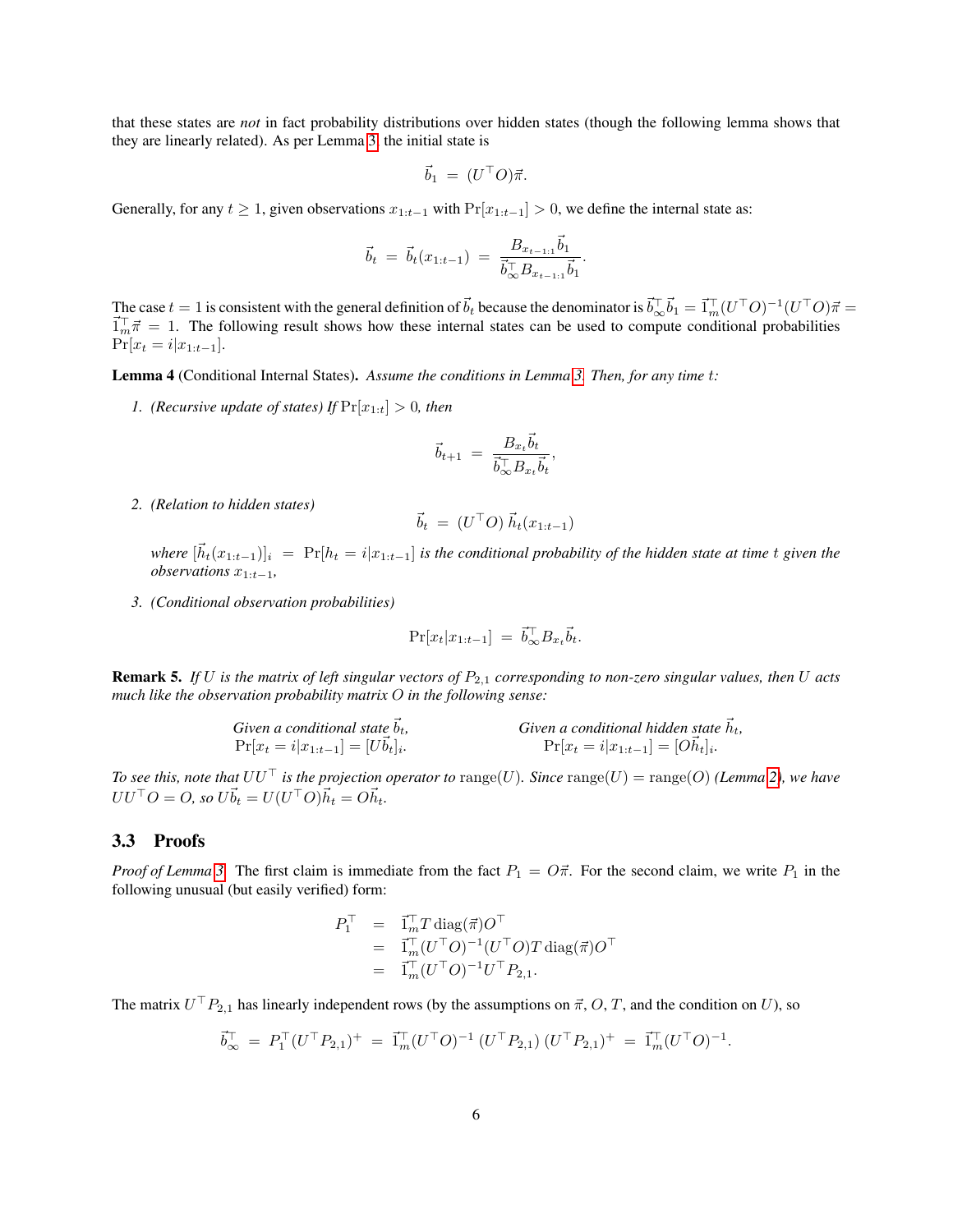To prove the third claim, we first express  $P_{3,x,1}$  in terms of  $A_x$ :

$$
P_{3,x,1} = OA_xT \operatorname{diag}(\vec{\pi})O^{\top}
$$
  
=  $OA_x(U^{\top}O)^{-1}(U^{\top}O)T \operatorname{diag}(\vec{\pi})O^{\top}$   
=  $OA_x(U^{\top}O)^{-1}U^{\top}P_{2,1}.$ 

Again, using the fact that  $U^{\top} P_{2,1}$  has full row rank,

$$
B_x = (U^{\top} P_{3,x,1}) (U^{\top} P_{2,1})^+
$$
  
=  $(U^{\top} O) A_x (U^{\top} O)^{-1} (U^{\top} P_{2,1}) (U^{\top} P_{2,1})^+$   
=  $(U^{\top} O) A_x (U^{\top} O)^{-1}.$ 

The probability calculation in the fourth claim is now readily seen as a telescoping product that reduces to the product in Lemma [1.](#page-2-1)

*Proof of Lemma [4.](#page-5-1)* The first claim is a simple induction. The second and third claims are also proved by induction as follows. The base case is clear from Lemma [3](#page-4-1) since  $\vec{h}_1 = \vec{\pi}$  and  $\vec{b}_1 = (U^{\top}O)\vec{\pi}$ , and also  $\vec{b}_{\infty}^{\top}B_{x_1}\vec{b}_1 = \vec{1}_m^{\top}A_{x_1}\vec{\pi} =$  $Pr[x_1]$ . For the inductive step,

$$
\vec{b}_{t+1} = \frac{B_{x_t} \vec{b}_t}{\vec{b}_{\infty}^{\top} B_{x_t} \vec{b}_t} = \frac{B_{x_t} (U^{\top} O) \vec{h}_t}{\Pr[x_t | x_{1:t-1}]} = \frac{(U^{\top} O) A_{x_t} \vec{h}_t}{\Pr[x_t | x_{1:t-1}]} \quad \text{(definition, inductive hypothesis, Lemma 3)}
$$
\n
$$
= (U^{\top} O) \frac{\Pr[h_{t+1} = \cdot, x_t | x_{1:t-1}]}{\Pr[x_t | x_{1:t-1}]} = (U^{\top} O) \frac{\Pr[h_{t+1} = \cdot | x_{1:t}] \Pr[x_t | x_{1:t-1}]}{\Pr[x_t | x_{1:t-1}]} = (U^{\top} O) \vec{h}_{t+1} (x_{1:t})
$$

(the first three equalities follow from the first claim, the inductive hypothesis, and Lemma [3\)](#page-4-1), and

$$
\vec{b}_{\infty}^{\top} B_{x_{t+1}} \vec{b}_{t+1} = \vec{1}_m^{\top} A_{x_{t+1}} \vec{h}_{t+1} = \Pr[x_{t+1} | x_{1:t}]
$$

(again, using Lemma [3\)](#page-4-1).

# 4 Spectral Learning of Hidden Markov Models

### 4.1 Algorithm

The representation in the previous section suggests the algorithm LEARNHMM $(m, N)$  detailed in Figure [1,](#page-7-0) which simply uses random samples to estimate the model parameters. Note that in practice, knowing  $m$  is not essential because the method presented here tolerates models that are not exactly HMMs, and the parameter  $m$  may be tuned using cross-validation. As we discussed earlier, the requirement for independent samples is only for the convenience of our sample complexity analysis.

The model returned by LEARNHMM $(m, N)$  can be used as follows:

• To predict the probability of a sequence:

$$
\widehat{\Pr}[x_1,\ldots,x_t] = \widehat{b}_{\infty}^\top \widehat{B}_{x_t} \ldots \widehat{B}_{x_1} \widehat{b}_1.
$$

• Given an observation  $x_t$ , the 'internal state' update is:

$$
\widehat{b}_{t+1} = \frac{\widehat{B}_{x_t} b_t}{\widehat{b}_{\infty}^\top \widehat{B}_{x_t} \widehat{b}_t}
$$

.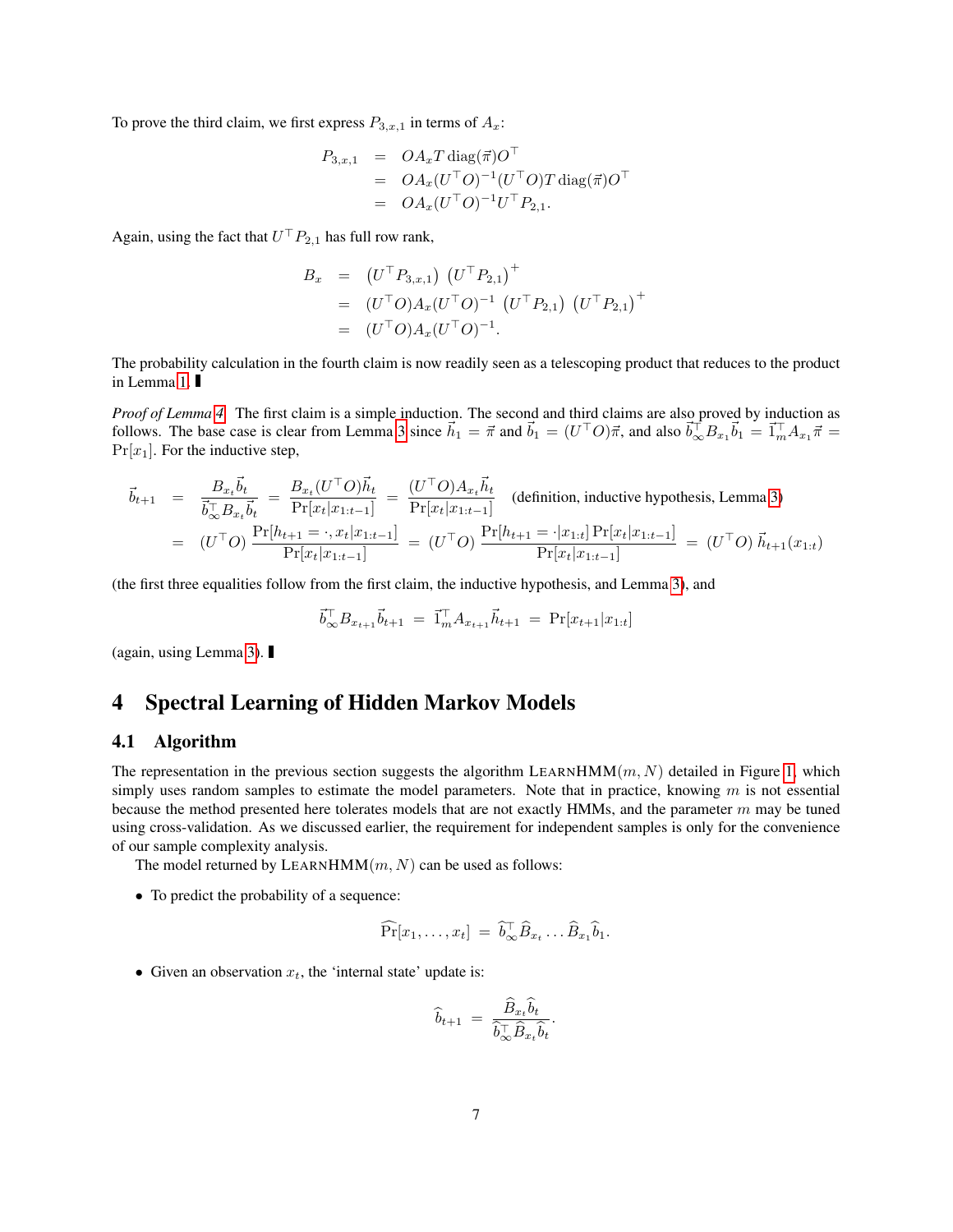Algorithm LEARNHMM $(m, N)$ : Inputs:  $m$  - number of states,  $N$  - sample size Returns: HMM model parameterized by  $\{\widehat{b}_1,\widehat{b}_\infty,\widehat{B}_x \,\forall x \in [n]\}$ 

- 1. Independently sample N observation triples  $(x_1, x_2, x_3)$  from the HMM to form empirical estimates  $\widehat{P}_1, \widehat{P}_{2,1}, \widehat{P}_{3,x,1} \ \forall x \in [n]$  of  $P_1, P_{2,1}, P_{3,x,1} \ \forall x \in [n].$
- 2. Compute the SVD of  $\widehat{P}_{2,1}$ , and let  $\widehat{U}$  be the matrix of left singular vectors corresponding to the m largest singular values.
- 3. Compute model parameters:

(a) 
$$
\hat{b}_1 = \hat{U}^\top \hat{P}_1
$$
,  
\n(b)  $\hat{b}_\infty = (\hat{P}_{2,1}^\top \hat{U})^+ P_1$ ,  
\n(c)  $\hat{B}_x = \hat{U}^\top \hat{P}_{3,x,1} (\hat{U}^\top \hat{P}_{2,1})^+ \forall x \in [n]$ .

<span id="page-7-0"></span>Figure 1: HMM learning algorithm.

• To predict the conditional probability of  $x_t$  given  $x_{1:t-1}$ :

$$
\widehat{\Pr}[x_t|x_{1:t-1}] = \frac{\widehat{b}_{\infty}^{\top} \widehat{B}_{x_t} \widehat{b}_t}{\sum_x \widehat{b}_{\infty}^{\top} \widehat{B}_x \widehat{b}_t}.
$$

Aside from the random sampling, the running time of the learning algorithm is dominated by the SVD computation of an  $n \times n$  matrix. The time required for computing joint probability calculations is  $O(tm^2)$  for length t sequences same as if one used the ordinary HMM parameters  $(O$  and  $T)$ . For conditional probabilities, we require some extra work (proportional to  $n$ ) to compute the normalization factor. However, our analysis shows that this normalization factor is always close to 1 (see Lemma [13\)](#page-14-0), so it can be safely omitted in many applications.

### 4.2 Main Results

We now present our main results. The first result is a guarantee on the accuracy of our joint probability estimates for observation sequences. The second result concerns the accuracy of conditional probability estimates — a much more delicate quantity to bound due to conditioning on unlikely events. We also remark that if the probability distribution is only approximately modeled as an HMM, then our results degrade gracefully based on this approximation quality.

#### 4.2.1 Joint Probability Accuracy

Let  $\sigma_m(M)$  denote the mth largest singular value of a matrix M. Our sample complexity bound will depend polynomially on  $1/\sigma_m(P_{2,1})$  and  $1/\sigma_m(O)$ .

<span id="page-7-1"></span>Also, define

$$
\epsilon(k) = \min\left\{\sum_{j \in S} \Pr[x_2 = j] : S \subseteq [n], |S| = n - k\right\},\tag{1}
$$

and let

 $n_0(\varepsilon) = \min\{k : \epsilon(k) \leq \varepsilon\}.$ 

In other words,  $n_0(\varepsilon)$  is the minimum number of observations that account for about  $1-\varepsilon$  of the total probability mass. Clearly  $n_0(\varepsilon) \le n$ , but it can often be much smaller in real applications. For example, in many practical applications, the frequencies of observation symbols observe a power law (called Zipf's law) of the form  $f(k) \propto 1/k^s$ , where  $f(k)$  is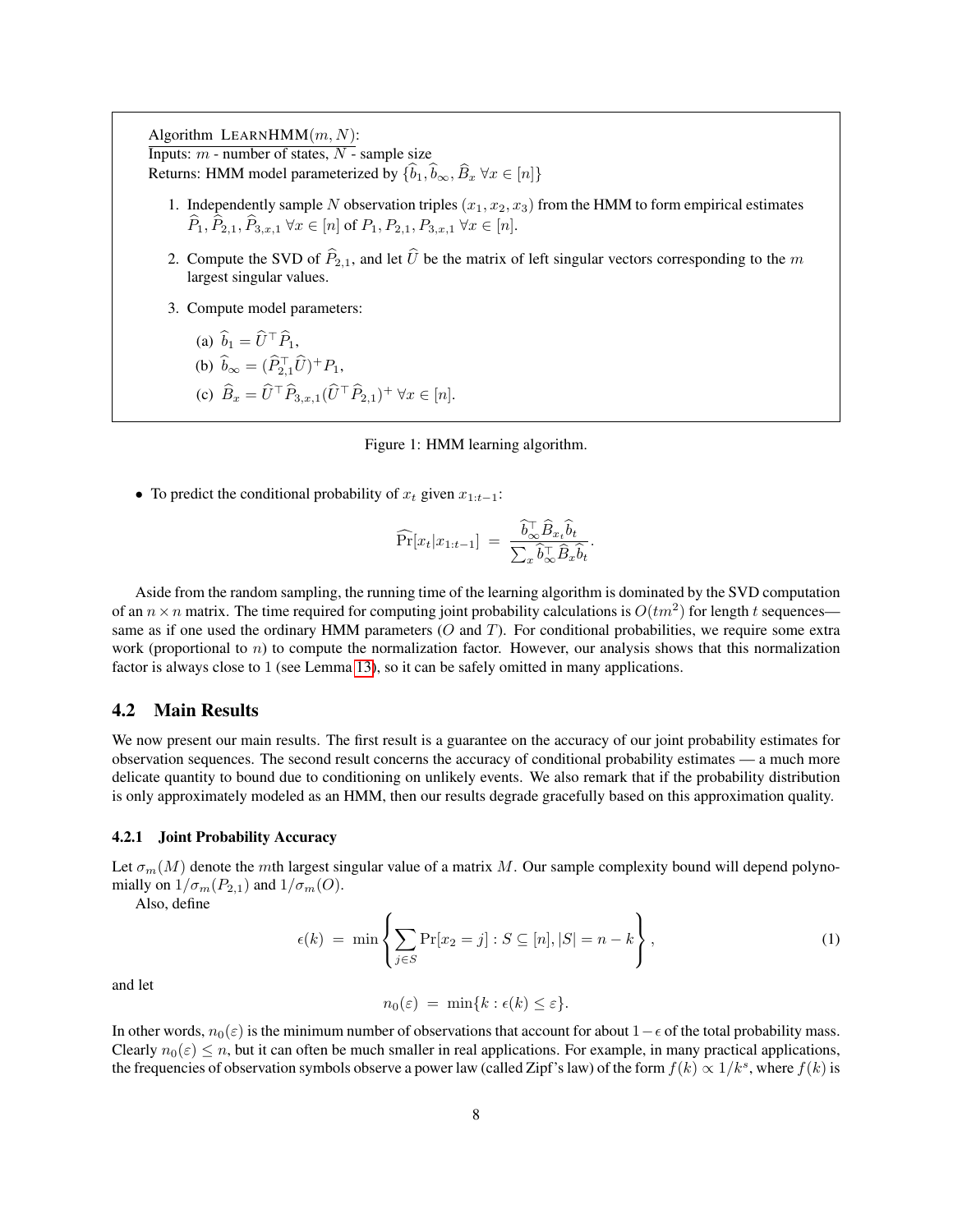the frequency of the k-th most frequently observed symbol. If  $s > 1$ , then  $\epsilon(k) = O(k^{1-s})$ , and  $n_0(\epsilon) = O(\epsilon^{1/(1-s)})$ becomes independent of the number of observations  $n$ . This means that for such problems, our analysis below leads to a sample complexity bound for the cumulative distribution  $Pr[x_{1:t}]$  that can be independent of n. This is useful in domains with large  $n$  such as natural language processing.

<span id="page-8-0"></span>**Theorem 6.** *There exists a constant*  $C > 0$  *such that the following holds. Pick any*  $0 < \epsilon, \eta < 1$  *and*  $t \ge 1$ *, and let*  $\varepsilon = \sigma_m(O)\sigma_m(P_{2,1})\epsilon/(4t\sqrt{m})$ . Assume the HMM obeys Condition [1,](#page-2-2) and

$$
N \ge C \cdot \frac{t^2}{\epsilon^2} \cdot \left( \frac{m}{\sigma_m(O)^2 \sigma_m(P_{2,1})^4} + \frac{m \cdot n_0(\varepsilon)}{\sigma_m(O)^2 \sigma_m(P_{2,1})^2} \right) \cdot \log \frac{1}{\eta}
$$

.

*With probability at least*  $1 - \eta$ *, the model returned by the algorithm* LEARNHMM $(m, N)$  *satisfies* 

$$
\sum_{x_1,\ldots,x_t}|\Pr[x_1,\ldots,x_t]-\widehat{\Pr}[x_1,\ldots,x_t]|\leq\epsilon.
$$

The main challenge in proving Theorem [6](#page-8-0) is understanding how the estimation errors accumulate in the algorithm's probability calculation. This would have been less problematic if we had estimates of the usual HMM parameters T and O; the fully observable representation forces us to deal with more cumbersome matrix and vector products.

#### 4.2.2 Conditional Probability Accuracy

In this section, we analyze the accuracy of our conditional predictions  $\Pr[x_t|x_1, \ldots, x_{t-1}]$ . Intuitively, we might hope that these predictive distributions do not become arbitrarily bad over time, (as  $t \to \infty$ ). The reason is that while estimation errors propagate into long-term probability predictions (as evident in Theorem [6\)](#page-8-0), the history of observations constantly provides feedback about the underlying hidden state, and this information is incorporated using Bayes' rule (implicitly via our internal state updates).

This intuition was confirmed by [Even-Dar et al.](#page-19-10) [\[2007\]](#page-19-10), who showed that if one has an approximate model of T and O for the HMM, then under certain conditions, the conditional prediction does not diverge. This condition is the positivity of the 'value of observation'  $\gamma$ , defined as

$$
\gamma ~=~ \inf_{\vec{v}: \|\vec{v}\|_1 = 1} \|O\vec{v}\|_1.
$$

Note that  $\gamma \ge \sigma_m(O)/\sqrt{n}$ , so it is guaranteed to be positive by Condition [1.](#page-2-2) However,  $\gamma$  can be much larger than what this crude lower bound suggests.

To interpret this quantity  $\gamma$ , consider any two distributions over hidden states  $\vec{h}, \hat{h} \in \mathbb{R}^m$ . Then  $||O(\vec{h} - \hat{h})||_1 \ge$  $\gamma \|\vec{h} - \hat{h}\|_1$ . Regarding  $\vec{h}$  as the true hidden state distribution and  $\hat{h}$  as the estimated hidden state distribution, this inequality gives a lower bound on the error of the estimated observation distributions under  $O$ . In other words, the observation process, on average, reveal errors in our hidden state estimation. The work of [\[Even-Dar et al., 2007\]](#page-19-10) uses this as a contraction property to show how prediction errors (due to using an approximate model) do not diverge. In our setting, this is more difficult as we do not explicitly estimate O nor do we explicitly maintain distributions over hidden states.

We also need the following assumption, which we discuss further following the theorem statement.

<span id="page-8-1"></span>**Condition 3** (Stochasticity Condition). *For all observations* x and all states i and j,  $[A_x]_{ij} \ge \alpha > 0$ .

<span id="page-8-2"></span>**Theorem 7.** *There exists a constant*  $C > 0$  *such that the following holds. Pick any*  $0 < \epsilon, \eta < 1$ *, and let*  $\epsilon =$ **Theorem** *T***.** There exists a constant  $C > 0$  such that the joilowing holds  $\sigma_m(O)\sigma_m(P_{2,1})\epsilon/(4\sqrt{m})$ . Assume the HMM obeys Conditions [1](#page-2-2) and [3,](#page-8-1) and

$$
N \geq C \cdot \left( \left( \frac{m}{\epsilon^2 \alpha^2} + \frac{(\log(2/\alpha))^4}{\epsilon^4 \alpha^2 \gamma^4} \right) \cdot \frac{m}{\sigma_m(O)^2 \sigma_m(P_{2,1})^4} + \frac{1}{\epsilon^2} \cdot \frac{m \cdot n_0(\epsilon)}{\sigma_m(O)^2 \sigma_m(P_{2,1})^2} \right) \cdot \log \frac{1}{\eta}.
$$

*With probability at least*  $1 - \eta$ *, then the model returned by* LEARNHMM $(m, N)$  *satisfies, for any time t*,

$$
KL(\Pr[x_t|x_1,\ldots,x_{t-1}] \mid \mid \widehat{\Pr}[x_t|x_1,\ldots,x_{t-1}]) = \mathbb{E}_{x_{1:t}}\left[\ln \frac{\Pr[x_t|x_{1:t-1}]}{\widehat{\Pr}[x_t|x_{1:t-1}]} \right] \leq \epsilon.
$$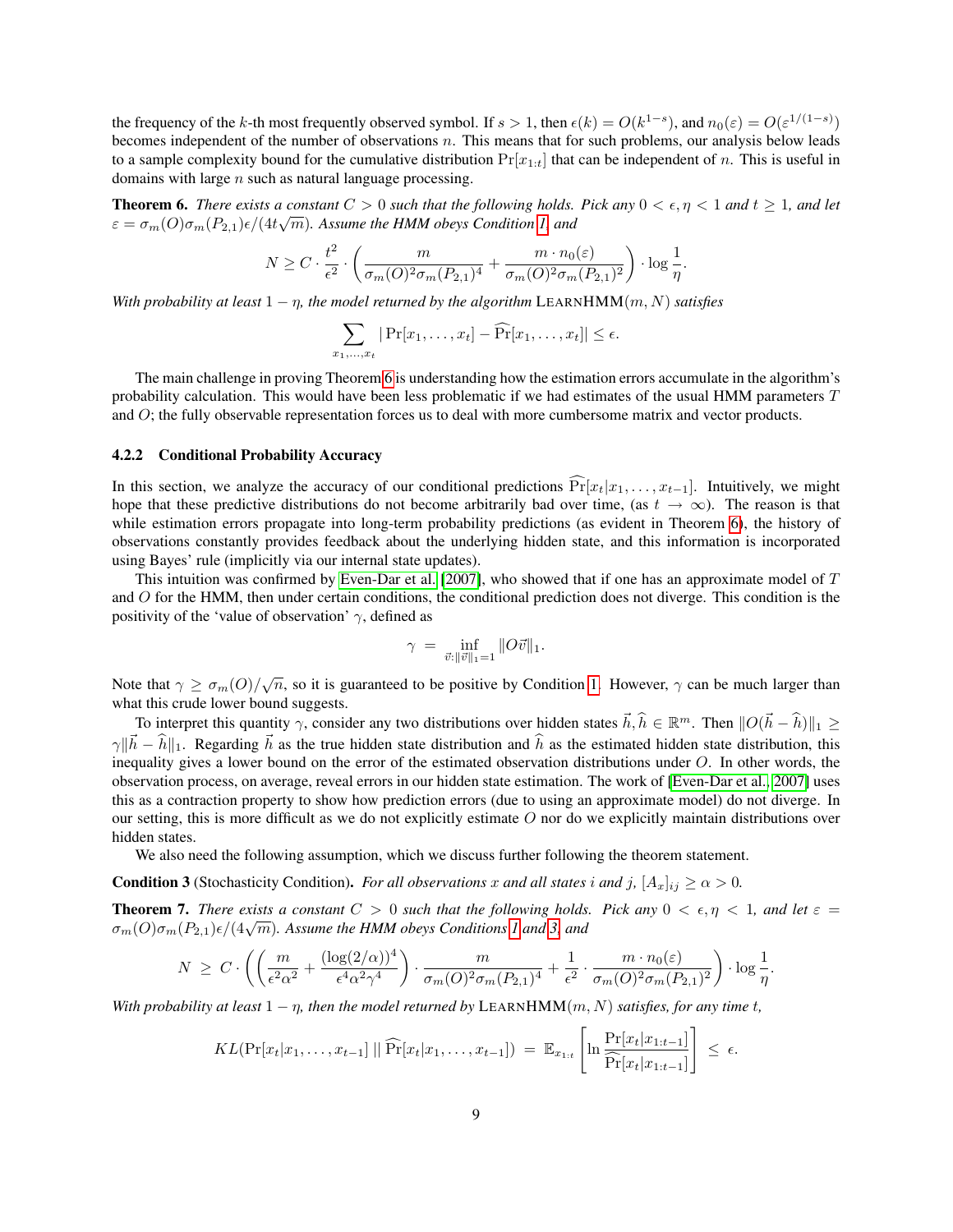To justify our choice of error measure, note that the problem of bounding the errors of conditional probabilities is complicated by the issue of that, over the long run, we may have to condition on a very low probability event. Thus we need to control the relative accuracy of our predictions. This makes the KL-divergence a natural choice for the error measure. Unfortunately, because our HMM conditions are more naturally interpreted in terms of spectral and normed quantities, we end up switching back and forth between KL and  $L_1$  errors via Pinsker-style inequalities (as in [\[Even-Dar et al., 2007\]](#page-19-10)). It is not clear to us if a significantly better guarantee could be obtained with a pure  $L_1$  error analysis (nor is it clear how to do such an analysis).

The analysis in [\[Even-Dar et al., 2007\]](#page-19-10) (which assumed that approximations to T and O were provided) dealt with this problem of dividing by zero (during a Bayes' rule update) by explicitly modifying the approximate model so that it *never* assigns the probability of any event to be zero (since if this event occurred, then the conditional probability is no longer defined). In our setting, Condition [3](#page-8-1) ensures that true model never assigns the probability of any event to be zero. We can relax this condition somewhat (so that we need not quantify over all observations), though we do not discuss this here.

We should also remark that while our sample complexity bound is significantly larger than in Theorem [6,](#page-8-0) we are also bounding the more stringent KL-error measure on conditional distributions.

#### 4.2.3 Learning Distributions  $\epsilon$ -close to HMMs

Our  $L_1$  error guarantee for predicting joint probabilities still holds if the sample used to estimate  $\widehat{P}_1, \widehat{P}_{2,1}, \widehat{P}_{3,x,1}$  come from a probability distribution  $Pr[\cdot]$  that is merely close to an HMM. Specifically, all we need is that there exists some  $t_{\text{max}} \geq 3$  and some m state HMM with distribution  $\Pr^{\text{HMM}}[\cdot]$  such that:

- 1. Pr<sup>HMM</sup> satisfies Condition [1](#page-2-2) (HMM Rank Condition),
- 2. For all  $t \leq t_{\max}$ ,  $\sum_{x_{1:t}} |\Pr[x_{1:t}] \Pr^{HMM}[x_{1:t}]| \leq \epsilon^{HMM}(t)$ ,
- 3.  $\epsilon^{\text{HMM}}(2) \ll \frac{1}{2}\sigma_m(P_{2,1}^{\text{HMM}})$ .

The resulting error of our learned model  $\widehat{Pr}$  is

$$
\sum_{x_{1:t}}|\Pr[x_{1:t}]-\widehat{\Pr}[x_{1:t}]|\;\leq\; \epsilon^{\text{HMM}}(t)+\sum_{x_{1:t}}|\Pr^{\text{HMM}}[x_{1:t}]-\widehat{\Pr}[x_{1:t}]|
$$

for all  $t \le t_{\text{max}}$ . The second term is now bounded as in Theorem [6,](#page-8-0) with spectral parameters corresponding to Pr<sup>HMM</sup>.

# 5 Proofs

Throughout this section, we assume the HMM obeys Condition [1.](#page-2-2) Table [1](#page-10-0) summarizes the notation that will be used throughout the analysis in this section.

### <span id="page-9-0"></span>5.1 Estimation Errors

Define the following sampling error quantities:

$$
\epsilon_1 = ||P_1 - P_1||_2
$$
  
\n
$$
\epsilon_{2,1} = ||\hat{P}_{2,1} - P_{2,1}||_2
$$
  
\n
$$
\epsilon_{3,x,1} = ||\hat{P}_{3,x,1} - P_{3,x,1}||_2
$$

<span id="page-9-1"></span>The following lemma bounds these errors with high probability as a function of the number of observation samples used to form the estimates.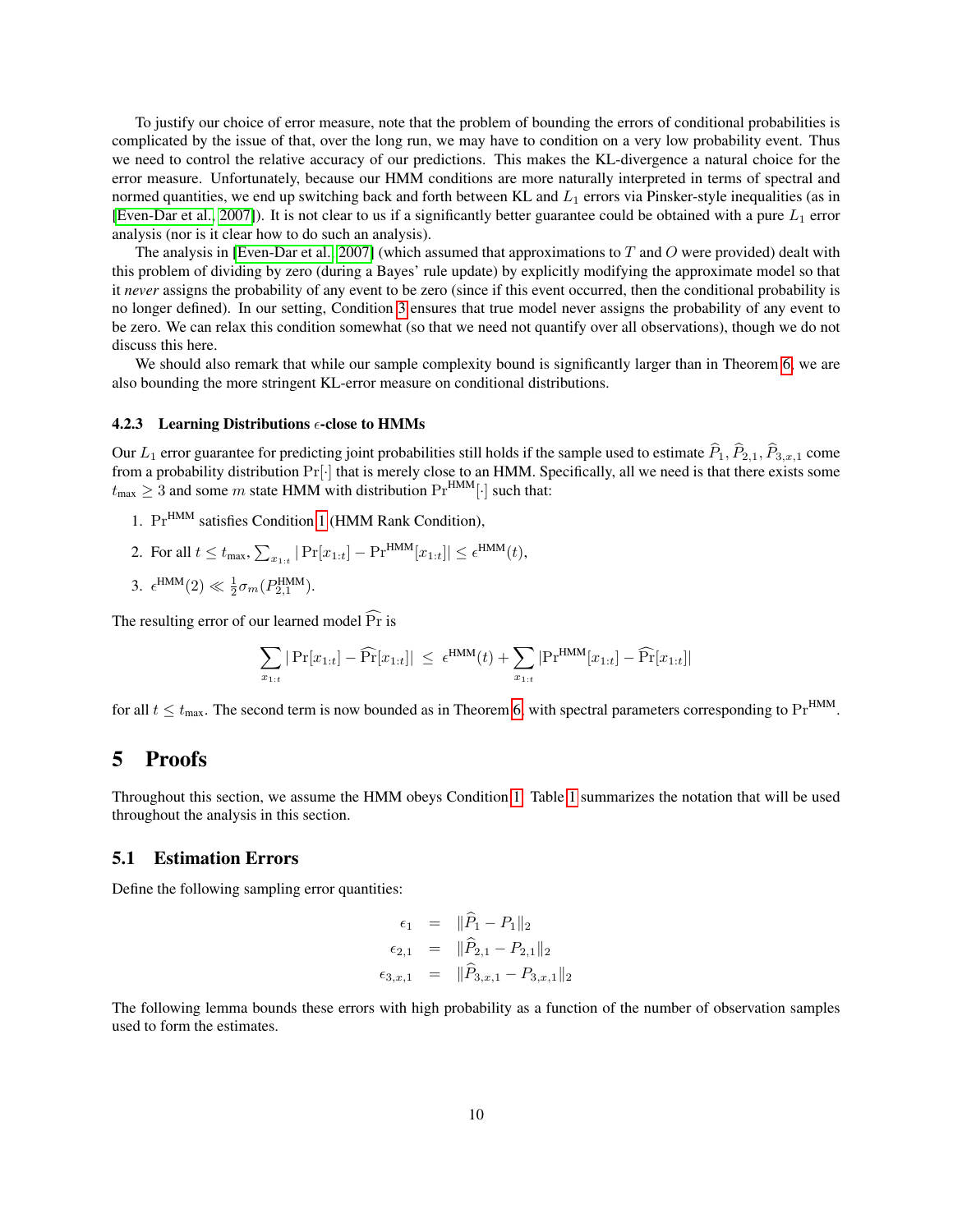| m, n                                                       | Number of states and observations                                                                                                                 |
|------------------------------------------------------------|---------------------------------------------------------------------------------------------------------------------------------------------------|
| $n_0(\varepsilon)$                                         | Number of significant observations                                                                                                                |
| $O, T, A_x$                                                | <b>HMM</b> parameters                                                                                                                             |
| $P_1, P_{2,1}, P_{3,x,1}$                                  | Marginal probabilities                                                                                                                            |
| $\widehat{P}_1, \widehat{P}_{2,1}, \widehat{P}_{3,x,1}$    | Empirical marginal probabilities                                                                                                                  |
| $\epsilon_1, \epsilon_{2,1}, \epsilon_{3,x,1}$             | Sampling errors [Section 5.1]                                                                                                                     |
| U                                                          | Matrix of m left singular vectors of $P_{2,1}$                                                                                                    |
| $\widetilde{b}_{\infty}, \widetilde{B}_x, \widetilde{b}_1$ | True observable parameters using $U$ [Section 5.1]                                                                                                |
| $\widehat{b}_{\infty}, \widehat{B}_x, \widehat{b}_1$       | Estimated observable parameters using $\hat{U}$                                                                                                   |
| $\delta_{\infty}, \Delta_x, \delta_1$                      | Parameter errors [Section 5.1]                                                                                                                    |
| Л                                                          | $\sum_{x} \Delta_x$ [Section 5.1]                                                                                                                 |
| $\sigma_m(M)$                                              | $m$ -th largest singular value of matrix $M$                                                                                                      |
| $\vec{b}_t, \hat{b}_t$                                     | True and estimated states [Section 5.3]                                                                                                           |
| $\vec{h}_t$ , $\hat{h}_t$ , $\hat{g}_t$                    | $(\widehat{U}^{\top}O)^{-1}\vec{b}_t$ , $(\widehat{U}^{\top}O)^{-1}\widehat{b}_t$ , $\widehat{h}_t/(\vec{1}_m^{\top}\widehat{h}_t)$ [Section 5.3] |
| $\widehat{A}_x$                                            | $(\widehat{U}^{\top}O)^{-1}\widehat{B}_{x}(\widehat{U}^{\top}O)$ [Section 5.3]                                                                    |
| $\gamma,\ \alpha$                                          | $\inf\{\ Ov\ _1: \ v\ _1=1\}, \min\{[A_x]_{i,j}\}\$                                                                                               |

<span id="page-10-0"></span>Table 1: Summary of notation.

Lemma 8. *If the algorithm independently samples* N *observation triples from the HMM, then with probability at least* 1 − η*:*

$$
\epsilon_1 \leq \sqrt{\frac{1}{N} \ln \frac{3}{\eta}} + \sqrt{\frac{1}{N}}
$$
  
\n
$$
\epsilon_{2,1} \leq \sqrt{\frac{1}{N} \ln \frac{3}{\eta}} + \sqrt{\frac{1}{N}}
$$
  
\n
$$
\max_{x} \epsilon_{3,x,1} \leq \sqrt{\frac{1}{N} \ln \frac{3}{\eta}} + \sqrt{\frac{1}{N}}
$$
  
\n
$$
\sum_{x} \epsilon_{3,x,1} \leq \min_{k} \left( \sqrt{\frac{k}{N} \ln \frac{3}{\eta}} + \sqrt{\frac{k}{N}} + 2\epsilon(k) \right) + \sqrt{\frac{1}{N} \ln \frac{3}{\eta}} + \sqrt{\frac{1}{N}}
$$

*where*  $\epsilon(k)$  *is defined in* [\(1\)](#page-7-1).

### *Proof.* See Appendix [A.](#page-20-15)

The rest of the analysis estimates how the sampling errors affect the accuracies of the model parameters (which in turn affect the prediction quality). We need some results from matrix perturbation theory, which are given in Appendix [B.](#page-22-1)

Let  $U \in \mathbb{R}^{n \times m}$  be matrix of left singular vectors of  $P_{2,1}$ . The first lemma implies that if  $\widehat{P}_{2,1}$  is sufficiently close to  $P_{2,1}$ , *i.e.*  $\epsilon_{2,1}$  is small enough, then the difference between projecting to range( $\hat{U}$ ) and to range( $U$ ) is small. In particular,  $\hat{U}^{\top}O$  will be invertible and be nearly as well-conditioned as  $U^{\top}O$ .

<span id="page-10-1"></span>**Lemma 9.** Suppose  $\epsilon_{2,1} \leq \epsilon \cdot \sigma_m(P_{2,1})$  for some  $\epsilon < 1/2$ . Let  $\epsilon_0 = \epsilon_{2,1}^2/((1-\epsilon)\sigma_m(P_{2,1}))^2$ . Then:

1. 
$$
\varepsilon_0 < 1
$$
,  
\n2.  $\sigma_m(\hat{U}^\top \hat{P}_{2,1}) \ge (1 - \varepsilon)\sigma_m(P_{2,1}),$   
\n3.  $\sigma_m(\hat{U}^\top P_{2,1}) \ge \sqrt{1 - \varepsilon_0}\sigma_m(P_{2,1}),$   
\n4.  $\sigma_m(\hat{U}^\top O) \ge \sqrt{1 - \varepsilon_0}\sigma_m(O).$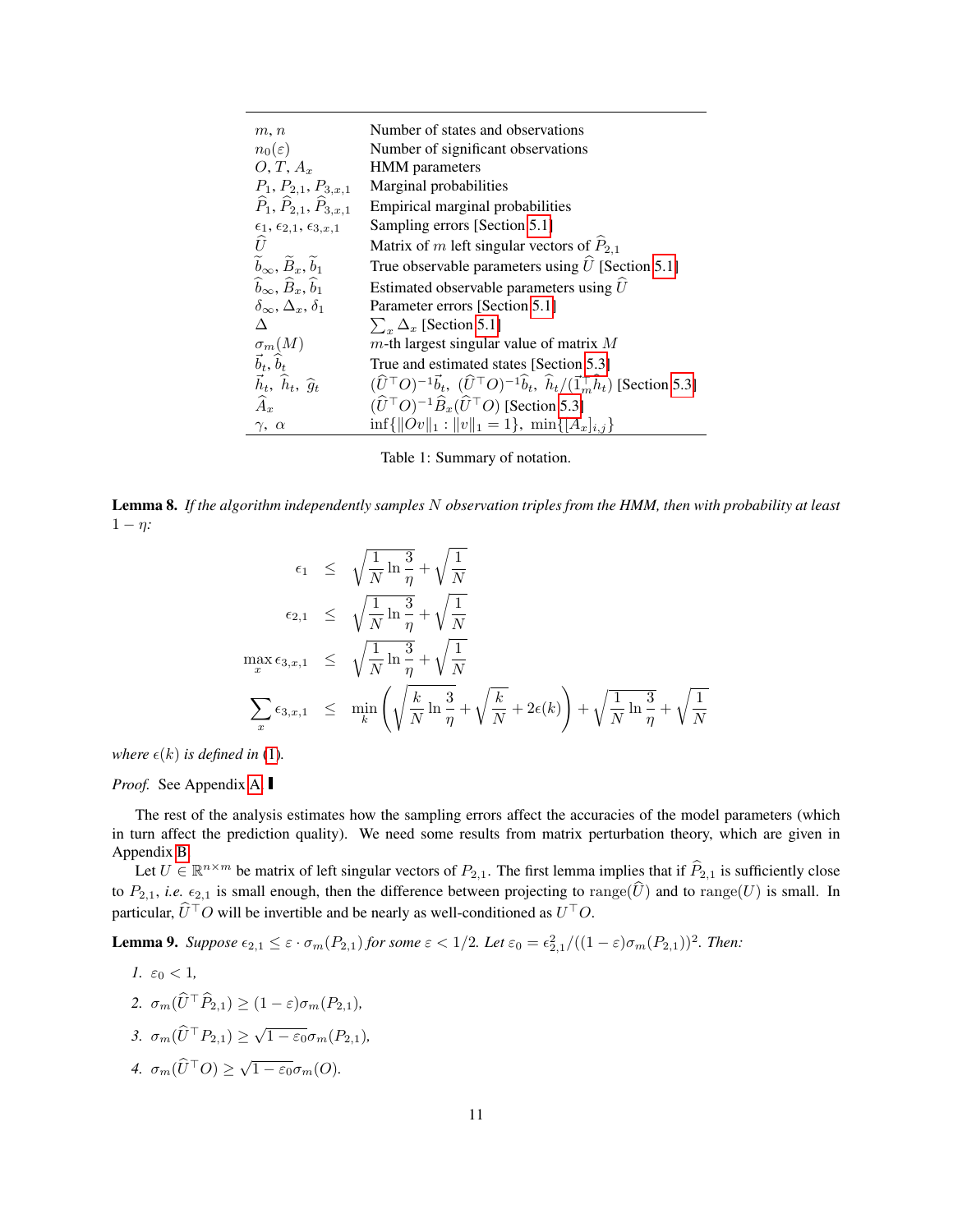*Proof.* The assumptions imply  $\varepsilon_0 < 1$ . Since  $\sigma_m(\widehat{U}^{\top}\widehat{P}_{2,1}) = \sigma_m(\widehat{P}_{2,1})$ , the second claim is immediate from Corollary [22.](#page-22-2) Let  $U \in \mathbb{R}^{n \times m}$  be the matrix of left singular vectors of  $P_{2,1}$ . For any  $x \in \mathbb{R}^m$ ,  $\|\hat{U}^\top Ux\|_2 =$  $||x||_2\sqrt{1 - ||\widehat{U}_\perp^{\top}U||_2^2} \ge ||x||_2\sqrt{1 - \varepsilon_0}$  by Corollary [22](#page-22-2) and the fact  $\varepsilon_0 < 1$ . The remaining claims follow.

Now we will argue that the estimated parameters  $\hat{b}_{\infty}, \hat{B}_x, \hat{b}_1$  are close to the following true parameters from the observable representation when  $\hat{U}$  is used for U:

$$
\widetilde{b}_{\infty} = (P_{2,1}^{\top} \widehat{U})^+ P_1 = (\widehat{U}^{\top} O)^{-\top} \vec{1}_m,
$$
\n
$$
\widetilde{B}_x = (\widehat{U}^{\top} P_{3,x,1}) (\widehat{U}^{\top} P_{2,1})^+ = (\widehat{U}^{\top} O) A_x (\widehat{U}^{\top} O)^{-1} \text{ for } x = 1, ..., n,
$$
\n
$$
\widetilde{b}_1 = \widehat{U}^{\top} P_1.
$$

By Lemma [3,](#page-4-1) as long as  $\hat{U}^{\top}O$  is invertible, these parameters  $\tilde{b}_{\infty}, \tilde{B}_x, \tilde{b}_1$  constitute a valid observable representation for the HMM.

Define the following errors of the estimated parameters:

$$
\delta_{\infty} = \left\| (\widehat{U}^{\top} O)^{\top} (\widehat{b}_{\infty} - \widetilde{b}_{\infty}) \right\|_{\infty} = \left\| (\widehat{U}^{\top} O)^{\top} \widehat{b}_{\infty} - \mathbf{I}_{m} \right\|_{\infty},
$$
  
\n
$$
\Delta_{x} = \left\| (\widehat{U}^{\top} O)^{-1} (\widehat{B}_{x} - \widetilde{B}_{x}) (\widehat{U}^{\top} O) \right\|_{1} = \left\| (\widehat{U}^{\top} O)^{-1} \widehat{B}_{x} (\widehat{U}^{\top} O) - A_{x} \right\|_{1},
$$
  
\n
$$
\Delta = \sum_{x} \Delta_{x}
$$
  
\n
$$
\delta_{1} = \left\| (\widehat{U}^{\top} O)^{-1} (\widehat{b}_{1} - \widetilde{b}_{1}) \right\|_{1} = \left\| (\widehat{U}^{\top} O)^{-1} \widehat{b}_{1} - \vec{\pi} \right\|_{1}.
$$

<span id="page-11-0"></span>We can relate these to the sampling errors as follows.

**Lemma 10.** *Assume*  $\epsilon_{2,1} \leq \sigma_m(P_{2,1})/3$ *. Then:* 

$$
\delta_{\infty} \leq 4 \cdot \left( \frac{\epsilon_{2,1}}{\sigma_m(P_{2,1})^2} + \frac{\epsilon_1}{3\sigma_m(P_{2,1})} \right), \n\Delta_x \leq \frac{8}{\sqrt{3}} \cdot \frac{\sqrt{m}}{\sigma_m(O)} \cdot \left( \Pr[x_2 = x] \cdot \frac{\epsilon_{2,1}}{\sigma_m(P_{2,1})^2} + \frac{\epsilon_{3,x,1}}{3\sigma_m(P_{2,1})} \right), \n\Delta \leq \frac{8}{\sqrt{3}} \cdot \frac{\sqrt{m}}{\sigma_m(O)} \cdot \left( \frac{\epsilon_{2,1}}{\sigma_m(P_{2,1})^2} + \frac{\sum_x \epsilon_{3,x,1}}{3\sigma_m(P_{2,1})} \right), \n\delta_1 \leq \frac{2}{\sqrt{3}} \cdot \frac{\sqrt{m}}{\sigma_m(O)} \cdot \epsilon_1.
$$

*Proof.* The assumption on  $\epsilon_{2,1}$  guarantees that  $\widehat{U}^{\top}O$  is invertible (Lemma [9\)](#page-10-1).

We bound  $\delta_{\infty} = ||(O^{\top}U)(\widetilde{\widetilde{b}_{\infty}} - \widetilde{b}_{\infty})||_{\infty}$  by  $||O^{\top}||_{\infty}||U(\widehat{b}_{\infty} - \widetilde{b}_{\infty})||_{\infty} \le ||\widehat{b}_{\infty} - \widetilde{b}_{\infty}||_2$ . Then:

$$
\|\hat{b}_{\infty} - \tilde{b}_{\infty}\|_{2} = \|(\widehat{P}_{2,1}^{\top}\widehat{U})^{+}\widehat{P}_{1} - (P_{2,1}^{\top}\widehat{U})^{+}P_{1}\|_{2} \n\leq \|((\widehat{P}_{2,1}^{\top}\widehat{U})^{+} - (P_{2,1}^{\top}\widehat{U})^{+})\widehat{P}_{1}\|_{2} + \|({P}_{2,1}^{\top}\widehat{U})^{+}(\widehat{P}_{1} - P_{1})\|_{2} \n\leq \|((\widehat{P}_{2,1}^{\top}\widehat{U})^{+} - (P_{2,1}^{\top}\widehat{U})^{+})\|_{2}\|\widehat{P}_{1}\|_{1} + \|({P}_{2,1}^{\top}\widehat{U})^{+}\|_{2}\|\widehat{P}_{1} - P_{1}\|_{2} \n\leq \frac{1 + \sqrt{5}}{2} \cdot \frac{\epsilon_{2,1}}{\min\{\sigma_{m}(\widehat{P}_{2,1}), \sigma_{m}(P_{2,1}^{\top}\widehat{U})\}^{2}} + \frac{\epsilon_{1}}{\sigma_{m}(P_{2,1}^{\top}\widehat{U})},
$$

where the last inequality follows from Lemma [23.](#page-22-3) The bound now follows from Lemma [9.](#page-10-1)

Where the fast inequality follows from Lemma 25. The bound flow follows from Lemma 9.<br>
Next for  $\Delta_x$ , we bound each term  $\|(\hat{U}^\top O)^{-1}(\hat{B}_x - \tilde{B}_x)(\hat{U}^\top O)\|_1$  by  $\sqrt{m}\|(\hat{U}^\top O)^{-1}(\hat{B}_x - \tilde{B}_x)\hat{U}^\top\|_2\|O\|_1 \$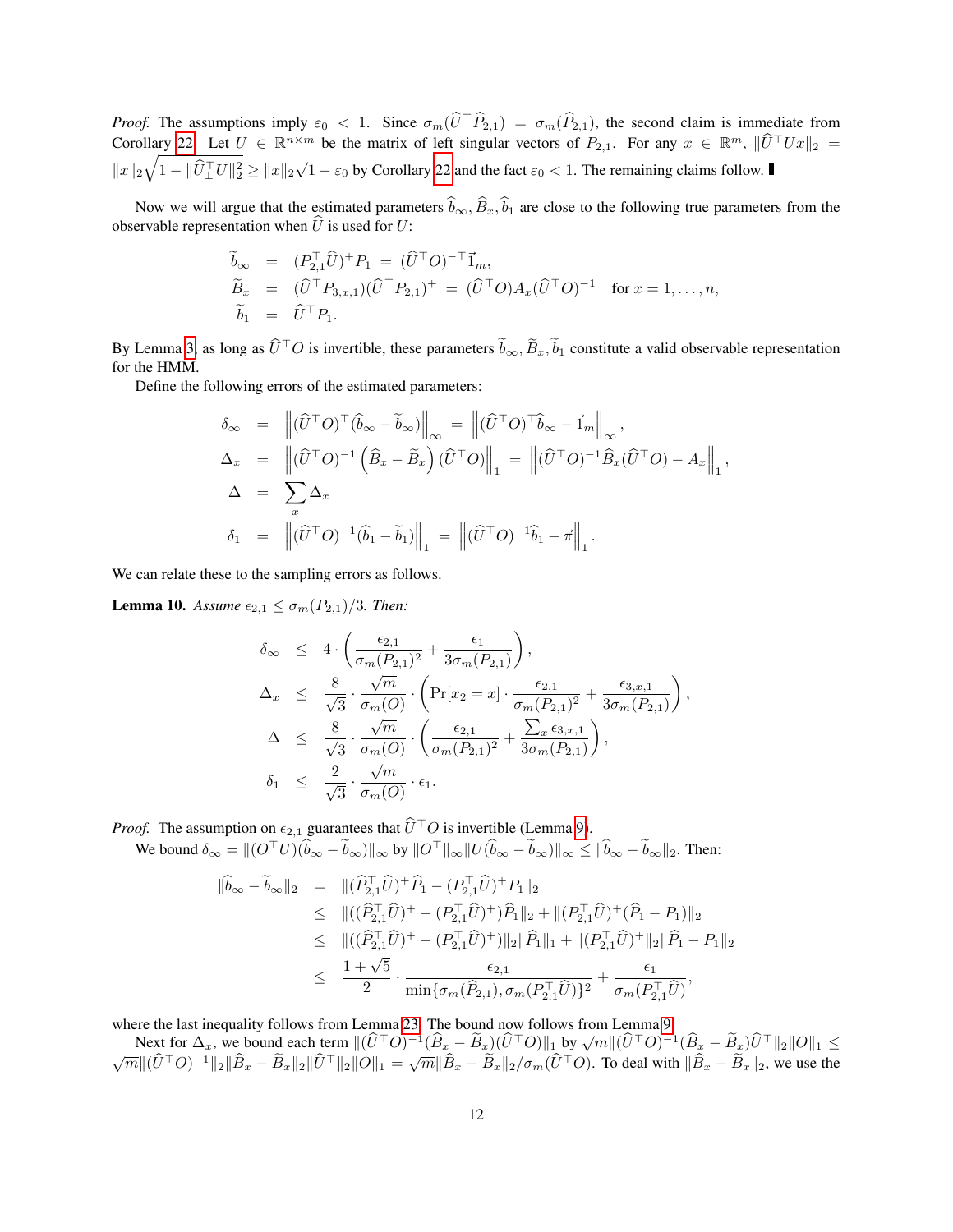decomposition

$$
\begin{split}\n\left\|\hat{B}_{x}-\tilde{B}_{x}\right\|_{2} &= \left\|\left(\hat{U}^{\top}P_{3,x,1}\right)\left(\hat{U}^{\top}P_{2,1}\right)^{+}-\left(\hat{U}^{\top}\hat{P}_{3,x,1}\right)\left(\hat{U}^{\top}\hat{P}_{2,1}\right)^{+}\right\|_{2} \\
&\leq \left\|\left(\hat{U}^{\top}P_{3,x,1}\right)\left(\left(\hat{U}^{\top}P_{2,1}\right)^{+}-\left(\hat{U}^{\top}\hat{P}_{2,1}\right)^{+}\right)\right\|_{2}+\left\|\hat{U}^{\top}\left(P_{3,x,1}-\hat{P}_{3,x,1}\right)\left(\hat{U}^{\top}P_{2,1}\right)^{+}\right\|_{2} \\
&\leq \left\|P_{3,x,1}\right\|_{2} \cdot \frac{1+\sqrt{5}}{2} \cdot \frac{\epsilon_{2,1}}{\min\{\sigma_{m}(\hat{P}_{2,1}), \sigma_{m}(\hat{U}^{\top}P_{2,1})\}^{2}} + \frac{\epsilon_{3,x,1}}{\sigma_{m}(\hat{U}^{\top}P_{2,1})} \\
&\leq \Pr[x_{2}=x] \cdot \frac{1+\sqrt{5}}{2} \cdot \frac{\epsilon_{2,1}}{\min\{\sigma_{m}(\hat{P}_{2,1}), \sigma_{m}(\hat{U}^{\top}P_{2,1})\}^{2}} + \frac{\epsilon_{3,x,1}}{\sigma_{m}(\hat{U}^{\top}P_{2,1})},\n\end{split}
$$

where the second inequality uses Lemma [23,](#page-22-3) and the final inequality uses the fact  $||P_{3,x,1}||_2 \leq \sqrt{\sum_{i,j} [P_{3,x,1}]_{i,j}^2} \leq$ 

 $\sum_{i,j} [P_{3,x,1}]_{i,j} = \Pr[x_2 = x]$ . Applying Lemma [9](#page-10-1) gives the stated bound on  $\Delta_x$  and also  $\Delta$ .<br>Finally, we bound  $\delta_1$  by  $\sqrt{m} || (\widehat{U}^\top O)^{-1} \widehat{U}^\top ||_2 || \widehat{P}_1 - P_1 ||_2 \le \sqrt{m} \epsilon_1 / \sigma_m (\widehat{U}^\top O)$ . Again, the stated bound from Lemma [9.](#page-10-1)

# 5.2 Proof of Theorem [6](#page-8-0)

We need to quantify how estimation errors propagate in the probability calculation. Because the joint probability of a length  $t$  sequence is computed by multiplying together  $t$  matrices, there is a danger of magnifying the estimation errors exponentially. Fortunately, this is not the case: the following lemma shows that these errors accumulate roughly additively.

<span id="page-12-1"></span>**Lemma 11.** Assume  $\widehat{U}^{\top}O$  is invertible. For any time t:

$$
\sum_{x_{1:t}} \left\| (\widehat{U}^{\top} O)^{-1} \left( \widehat{B}_{x_{t:1}} \widehat{b}_1 - \widetilde{B}_{x_{t:1}} \widetilde{b}_1 \right) \right\|_1 \leq (1 + \Delta)^{t} \delta_1 + (1 + \Delta)^{t} - 1.
$$

*Proof.* By induction on t. The base case, that  $\|(\widehat{U}^{\top}O)^{-1}(\widehat{b}_1 - \widehat{b}_1)\|_1 \leq (1 + \Delta)^0 \delta_1 + (1 + \Delta)^0 - 1 = \delta_1$  is true by definition. For the inductive step, define unnormalized states  $b_t = b_t(x_{1:t-1}) = B_{x_{t-1}:1}b_1$  and  $b_t = b_t(x_{1:t-1}) = \sum_{t=0}^{t-1} b_t(x_{1:t-1})$  $B_{x_{t-1:1}}b_1$ . Fix  $t > 1$ , and assume

$$
\sum_{x_{1:t-1}} \left\| (\widehat{U}^\top O)^{-1} \left( \widehat{b}_t - \widetilde{b}_t \right) \right\|_1 \leq (1+\Delta)^{t-1} \delta_1 + (1+\Delta)^{t-1} - 1.
$$

Then, we can decompose the sum over  $x_{1:t}$  as

$$
\sum_{x_{1:t}} \|(\widehat{U}^{\top}O)^{-1}(\widehat{B}_{x_{t:1}}\widehat{b}_{1} - \widetilde{B}_{x_{t:1}}\widetilde{b}_{1})\|_{1} \n= \sum_{x_{t}} \sum_{x_{1:t-1}} \left\|(\widehat{U}^{\top}O)^{-1}\left(\left(\widehat{B}_{x_{t}} - \widetilde{B}_{x_{t}}\right)\widetilde{b}_{t} + \left(\widehat{B}_{x_{t}} - \widetilde{B}_{x_{t}}\right)\left(\widehat{b}_{t} - \widetilde{b}_{t}\right) + \widetilde{B}_{x_{t}}\left(\widehat{b}_{t} - \widetilde{b}_{t}\right)\right)\right\|_{1},
$$

which, by the triangle inequality, is bounded above by

<span id="page-12-0"></span>
$$
\sum_{x_t} \sum_{x_{1:t-1}} \left\| (\widehat{U}^\top O)^{-1} \left( \widehat{B}_{x_t} - \widetilde{B}_{x_t} \right) (\widehat{U}^\top O) \right\|_1 \left\| (\widehat{U}^\top O)^{-1} \widetilde{b}_t \right\|_1 \tag{2}
$$

$$
+\sum_{x_t} \sum_{x_{1:t-1}} \left| (\widehat{U}^\top O)^{-1} \left( \widehat{B}_{x_t} - \widetilde{B}_{x_t} \right) (\widehat{U}^\top O) \right|_1 \left\| (\widehat{U}^\top O)^{-1} \left( \widehat{b}_t - \widetilde{b}_t \right) \right\|_1
$$
\n(3)

$$
+\sum_{x_t} \sum_{x_{1:t-1}} \left\| (\widehat{U}^\top O)^{-1} \widetilde{B}_t (\widehat{U}^\top O) (\widehat{U}^\top O)^{-1} \left( \widehat{b}_t - \widetilde{b}_t \right) \right\|_1. \tag{4}
$$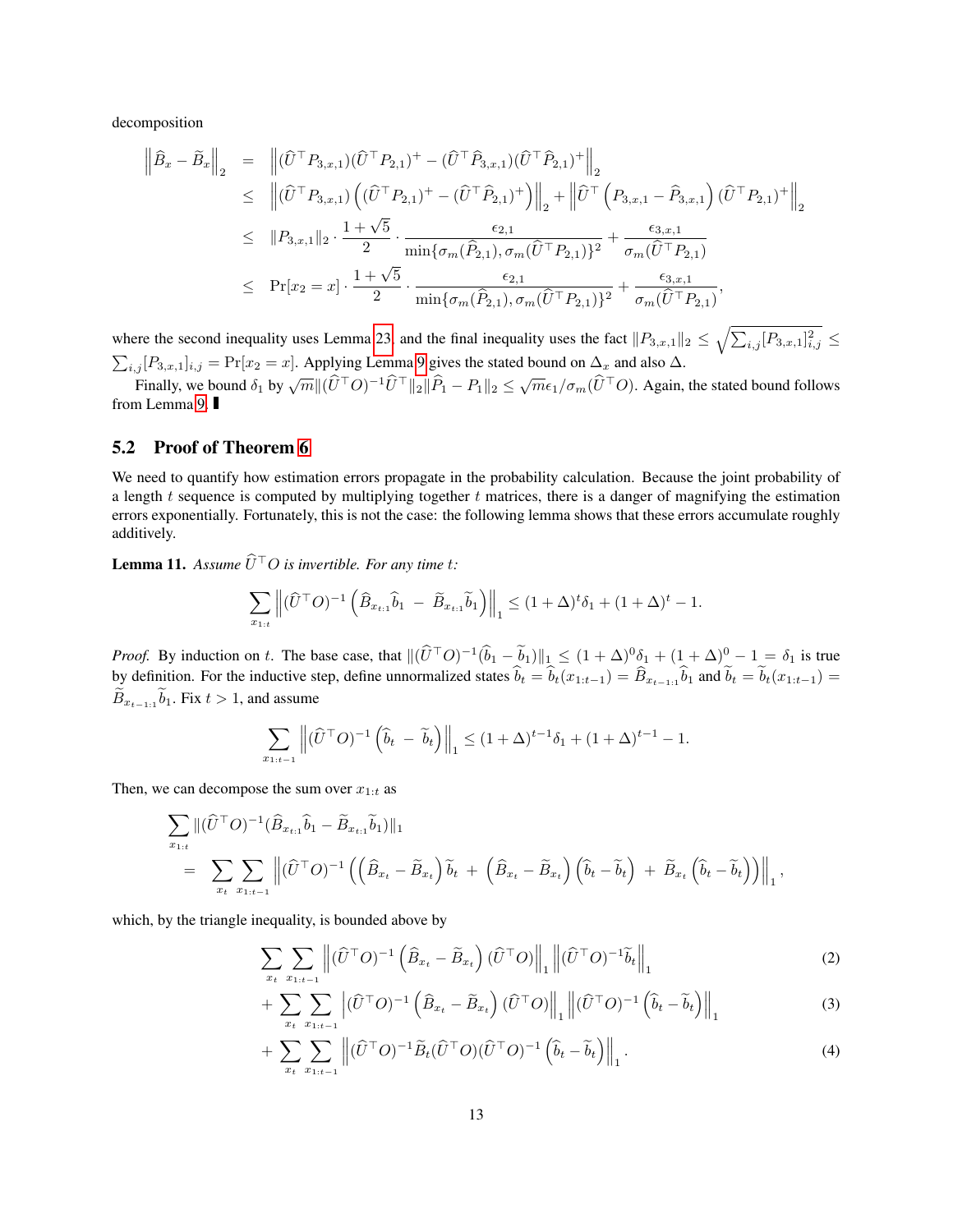We deal with each double sum individually. For the sums in [\(2\)](#page-12-0), we use the fact that  $\|(\hat{U}^{\top}O)^{-1}\tilde{b}_t\|_1 = \Pr[x_{1:t-1}],$ which, when summed over  $x_{1:t-1}$ , is 1. Thus the entire double sum is bounded by  $\Delta$  by definition. For [\(3\)](#page-12-0), we use the inductive hypothesis to bound the inner sum over  $\|(\widehat{U}^{\top}O)(\widehat{b}_{t} - \widehat{b}_{t})\|_{1}$ ; the outer sum scales this bound by  $\Delta$  (again, by definition). Thus the double sum is bounded by  $\Delta((1 + \Delta)^{t-1}\delta_1 + (1 + \Delta)^{t-1} - 1)$ . Finally, for sums in [\(4\)](#page-12-0), we first replace  $(\hat{U}^{\top}O)^{-1}\tilde{B}_t(\hat{U}^{\top}O)$  with  $A_{x_t}$ . Since  $A_{x_t}$  has all non-negative entries, we have that  $||A_{x_t}\vec{v}||_1 \leq \vec{1}_m^{\top}A_{x_t}|\vec{v}|$  for any vector  $\vec{v} \in \mathbb{R}^m$ , where  $|\vec{v}|$  denotes element-wise absolute value of  $\vec{v}$ . Now the fact  $\prod_{m}^{T} \sum_{x}^{T} A_{x} |\vec{v}| = \prod_{m}^{T} T |\vec{v}| = \prod_{m}^{T} |\vec{v}| = ||\vec{v}||_1$  and the inductive hypothesis imply the double sum in [\(4\)](#page-12-0) is bounded by  $(1 + \Delta)^{t-1}\delta_1 + (1 + \Delta)^{t-1} - 1$ . Combining these bounds for [\(2\)](#page-12-0), [\(3\)](#page-12-0), and [\(4\)](#page-12-0) completes the induction.

All that remains is to bound the effect of errors in  $\hat{b}_{\infty}$ . Theorem [6](#page-8-0) will follow from the following lemma combined with the sampling error bounds of Lemma [8.](#page-9-1)

<span id="page-13-1"></span>**Lemma 12.** Assume  $\epsilon_{2,1} \leq \sigma_m(P_{2,1})/3$ . Then for any t,

$$
\sum_{x_{1:t}} \left| \Pr[x_{1:t}] - \widehat{\Pr}[x_{1:t}] \right| \le \delta_{\infty} + (1+\delta_{\infty}) \left( (1+\Delta)^{t} \delta_1 + (1+\Delta)^{t} - 1 \right).
$$

*Proof.* By Lemma [9](#page-10-1) and the condition on  $\epsilon_{2,1}$ , we have  $\sigma_m(\widehat{U}^{\top}O) > 0$  so  $\widehat{U}^{\top}O$  is invertible.

Now we can decompose the  $L_1$  error as follows:

<span id="page-13-0"></span>
$$
\sum_{x_{1:t}} \left| \widehat{\Pr}[x_{1:t}] - \Pr[x_{1:t}] \right| = \sum_{x_{1:t}} \left| \widehat{b}_{\infty}^{\top} \widehat{B}_{x_{t:1}} \widehat{b}_{1} - \overline{b}_{\infty}^{\top} B_{x_{t:1}} \overline{b}_{1} \right|
$$
  
\n
$$
= \sum_{x_{1:t}} \left| \widehat{b}_{\infty}^{\top} \widehat{B}_{x_{t:1}} \widehat{b}_{1} - \widetilde{b}_{\infty}^{\top} \widetilde{B}_{x_{t:1}} \widetilde{b}_{1} \right|
$$
  
\n
$$
\leq \sum_{x_{1:t}} \left| (\widehat{b}_{\infty} - \widetilde{b}_{\infty})^{\top} (\widehat{U}^{\top} O)(\widehat{U}^{\top} O)^{-1} \widetilde{B}_{x_{t:1}} \widetilde{b}_{1} \right|
$$
(5)

$$
+\sum_{x_{1:t}}\left|(\widehat{b}_{\infty}-\widetilde{b}_{\infty})^{\top}(\widehat{U}^{\top}O)(\widehat{U}^{\top}O)^{-1}(\widehat{B}_{x_{t:1}}\widehat{b}_{1}-\widetilde{B}_{x_{t:1}}\widetilde{b}_{1})\right|\tag{6}
$$

$$
+\sum_{x_{1:t}}\left|\tilde{b}_{\infty}^{\top}(\hat{U}^{\top}O)(\hat{U}^{\top}O)^{-1}(\hat{B}_{x_{t:1}}\hat{b}_1-\tilde{B}_{x_{t:1}}\tilde{b}_1)\right|.
$$
\n(7)

The first sum [\(5\)](#page-13-0) is

$$
\sum_{x_{1:t}} \left| (\widehat{b}_{\infty} - \widetilde{b}_{\infty})^{\top} (\widehat{U}^{\top} O)(\widehat{U}^{\top} O)^{-1} \widetilde{B}_{x_{t:1}} \widetilde{b}_{1} \right| \leq \sum_{x_{1:t}} \left\| (\widehat{U}^{\top} O)^{\top} (\widehat{b}_{\infty} - \widetilde{b}_{\infty}) \right\|_{\infty} \left\| (\widehat{U}^{\top} O)^{-1} \widetilde{B}_{x_{t:1}} \widetilde{b}_{1} \right\|_{1}
$$
  

$$
\leq \sum_{x_{1:t}} \delta_{\infty} \left\| A_{x_{t:1}} \vec{\pi} \right\|_{1} = \sum_{x_{1:t}} \delta_{\infty} \Pr[x_{1:t}] = \delta_{\infty}
$$

where the first inequality is Hölder's, and the second uses the bounds in Lemma [10.](#page-11-0)

The second sum [\(6\)](#page-13-0) employs Hölder's and Lemma [11:](#page-12-1)

$$
\left| (\widehat{b}_{\infty} - \widetilde{b}_{\infty})^{\top} (\widehat{U}^{\top} O) (\widehat{U}^{\top} O)^{-1} (\widehat{B}_{x_{t:1}} \widehat{b}_{1} - \widetilde{B}_{x_{t:1}} \widetilde{b}_{1}) \right| \leq \left\| (\widehat{U}^{\top} O)^{\top} (\widehat{b}_{\infty} - \widetilde{b}_{\infty}) \right\|_{\infty} \left\| (\widehat{U}^{\top} O)^{-1} (\widehat{B}_{x_{t:1}} \widehat{b}_{1} - \widetilde{B}_{x_{t:1}} \widetilde{b}_{1}) \right\|_{1} \leq \delta_{\infty} ((1 + \Delta)^{t} \delta_{1} + (1 + \Delta)^{t} - 1).
$$

Finally, the third sum [\(7\)](#page-13-0) uses Lemma [11:](#page-12-1)

$$
\sum_{x_{1:t}} \left| \tilde{b}_{\infty}^{\top} (\hat{U}^{\top} O)(\hat{U}^{\top} O)^{-1} (\hat{B}_{x_{t:1}} \hat{b}_1 - \tilde{B}_{x_{t:1}} \tilde{b}_1) \right| = \sum_{x_{1:t}} \left| 1^{\top} (\hat{U}^{\top} O)^{-1} (\hat{B}_{x_{t:1}} \hat{b}_1 - \tilde{B}_{x_{t:1}} \tilde{b}_1) \right|
$$
  

$$
\leq \sum_{x_{1:t}} \left\| (\hat{U}^{\top} O)^{-1} (\hat{B}_{x_{t:1}} \hat{b}_1 - \tilde{B}_{x_{t:1}} \tilde{b}_1) \right\|_1
$$
  

$$
\leq (1 + \Delta)^t \delta_1 + (1 + \Delta)^t - 1.
$$

Combining these gives the desired bound.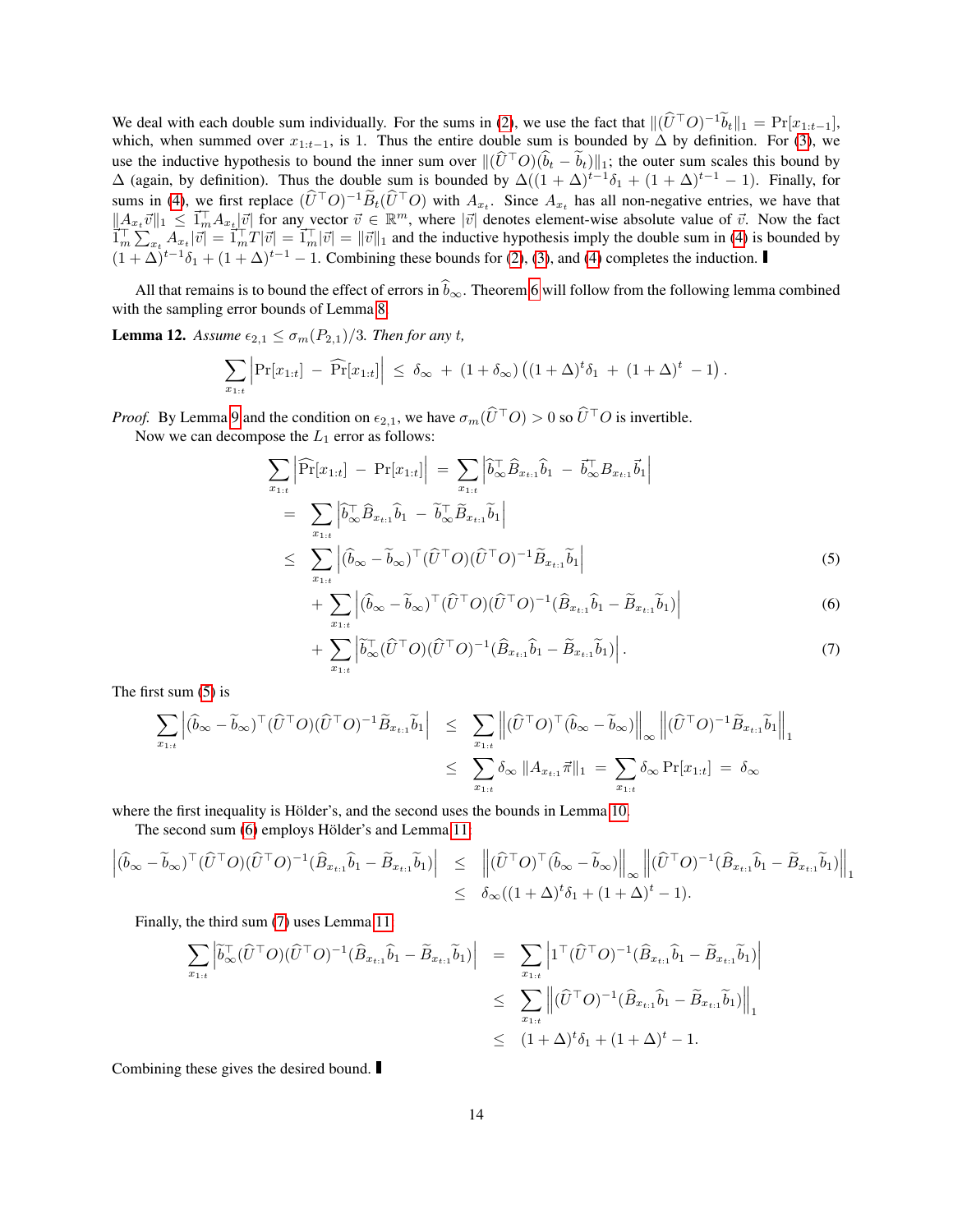*Proof of Theorem [6.](#page-8-0)* By Lemma [8,](#page-9-1) the specified number of samples N (with a suitable constant C), together with the setting of  $\varepsilon$  in  $n_0(\varepsilon)$ , guarantees the following sampling error bounds:

$$
\epsilon_1 \le \min\left(0.05 \cdot (3/8) \cdot \sigma_m(P_{2,1}) \cdot \epsilon\right), \ 0.05 \cdot (\sqrt{3}/2) \cdot \sigma_m(O) \cdot (1/\sqrt{m}) \cdot \epsilon\right)
$$

$$
\epsilon_{2,1} \le \min\left(0.05 \cdot (1/8) \cdot \sigma_m(P_{2,1})^2 \cdot (\epsilon/5), \ 0.01 \cdot (\sqrt{3}/8) \cdot \sigma_m(O) \cdot \sigma_m(P_{2,1})^2 \cdot (1/(t\sqrt{m})) \cdot \epsilon\right)
$$

$$
\sum_x \epsilon_{3,x,1} \le 0.39 \cdot (3\sqrt{3}/8) \cdot \sigma_m(O) \cdot \sigma_m(P_{2,1}) \cdot (1/(t\sqrt{m})) \cdot \epsilon.
$$

These, in turn, imply the following parameter error bounds, via Lemma [10:](#page-11-0)  $\delta_{\infty} \leq 0.05\epsilon$ ,  $\delta_1 \leq 0.05\epsilon$ , and  $\Delta \leq 0.4\epsilon/t$ . Finally, Lemma [12](#page-13-1) and the fact  $(1 + a/t)^t \le 1 + 2a$  for  $a \le 1/2$ , imply the desired  $L_1$  error bound of  $\epsilon$ .

# <span id="page-14-1"></span>5.3 Proof of Theorem [7](#page-8-2)

In this subsection, we assume the HMM obeys Condition [3](#page-8-1) (in addition to Condition [1\)](#page-2-2).

We introduce the following notation. Let the unnormalized estimated conditional hidden state distributions be

$$
\widehat{h}_t = (\widehat{U}^\top O)^{-1} \widehat{b}_t,
$$

and its normalized version,

$$
\widehat{g}_t = \widehat{h}_t / (\vec{1}_m^{\top} \widehat{h}_t).
$$

Also, let

$$
\widehat{A}_x = (\widehat{U}^\top O)^{-1} \widehat{B}_x (\widehat{U}^\top O).
$$

This notation lets us succinctly compare the updates made by our estimated model to the updates of the true model. Our algorithm never explicitly computes these hidden state distributions  $\hat{g}_t$  (as it would require knowledge of the unobserved O). However, under certain conditions (namely Conditions [1](#page-2-2) and [3](#page-8-1) and some estimation accuracy requirements), these distributions are well-defined and thus we use them for sake of analysis.

The following lemma shows that if the estimated parameters are accurate, then the state updates behave much like the true hidden state updates.

<span id="page-14-0"></span>**Lemma 13.** *For any probability vector*  $\vec{w} \in \mathbb{R}^m$  *and any observation*  $x$ *,* 

$$
\left| \sum_{x} \hat{b}_{\infty}^{\top} (\hat{U}^{\top} O) \hat{A}_{x} \vec{w} - 1 \right| \leq \delta_{\infty} + \delta_{\infty} \Delta + \Delta \quad \text{and}
$$
  

$$
\frac{[\hat{A}_{x} \vec{w}]_{i}}{\hat{b}_{\infty}^{\top} (\hat{U}^{\top} O) \hat{A}_{x} \vec{w}} \geq \frac{[A_{x} \vec{w}]_{i} - \Delta_{x}}{\vec{1}_{m}^{\top} A_{x} \vec{w} + \delta_{\infty} + \delta_{\infty} \Delta_{x} + \Delta_{x}} \quad \text{for all } i = 1, ..., m
$$

*Moreover, for any non-zero vector*  $\vec{w} \in \mathbb{R}^m$ ,

$$
\frac{\vec{1}_m^{\top} \hat{A}_x \vec{w}}{\hat{b}_\infty^{\top} (\hat{U}^{\top} O) \hat{A}_x \vec{w}} \leq \frac{1}{1 - \delta_\infty}.
$$

*Proof.* We need to relate the effect of the estimated operator  $\hat{A}_x$  to that of the true operator  $A_x$ . First assume  $\vec{w}$  is a probability vector. Then:

$$
\begin{aligned}\n\left|\tilde{b}_{\infty}^{\top}(\hat{U}^{\top}O)\hat{A}_{x}\vec{w}-\vec{1}_{m}^{\top}A_{x}\vec{w}\right| &= \left|\left(\hat{b}_{\infty}-\tilde{b}_{\infty}\right)^{\top}(\hat{U}^{\top}O)A_{x}\vec{w} \right. \\
&\quad \left. + (\hat{b}_{\infty}-\tilde{b}_{\infty})^{\top}(\hat{U}^{\top}O)(\hat{A}_{x}-A_{x})\vec{w} + \tilde{b}_{\infty}(\hat{U}^{\top}O)(\hat{A}_{x}-A_{x})\vec{w}\right| \\
&\leq \quad \left|\left(\hat{b}_{\infty}-\tilde{b}_{\infty}\right)^{\top}(\hat{U}^{\top}O)\right|\right|\leq \left|\left|\left(\hat{A}_{x}-A_{x}\right)\right|\right| + \left|\left|\left(\hat{A}_{x}-A_{x}\right)\right|\right| + \left|\left|\left(\hat{A}_{x}-A_{x}\right)\right|\right| + \left|\left|\left(\hat{A}_{x}-A_{x}\right)\right|\right| + \left|\left|\left(\hat{A}_{x}-A_{x}\right)\right|\right| + \left|\left|\left(\hat{A}_{x}-A_{x}\right)\right|\right| + \left|\left|\left(\hat{A}_{x}-A_{x}\right)\right|\right| + \left|\left|\left(\hat{A}_{x}-A_{x}\right)\right|\right| + \left|\left|\left(\hat{A}_{x}-A_{x}\right)\right|\right| + \left|\left|\left(\hat{A}_{x}-A_{x}\right)\right|\right| + \left|\left|\left(\hat{A}_{x}-A_{x}\right)\right|\right| + \left|\left|\left(\hat{A}_{x}-A_{x}\right)\right|\right| + \left|\left|\left(\hat{A}_{x}-A_{x}\right)\right|\right| + \left|\left|\left(\hat{A}_{x}-A_{x}\right)\right|\right| + \left|\left|\left(\hat{A}_{x}-A_{x}\right)\right|\right| + \left|\left|\left(\hat{A}_{x}-A_{x}\right)\right|\right| + \left|\left|\left(\hat{A}_{x}-A_{x}\right)\right|\right| + \left|\left|\left(\hat{A}_{x}-A_{x}\right)\right|\right| + \left|\left|\left(\hat{A}_{x}-A_{x}\right)\right|\right| + \left|\left|\left(\hat{A}_{x}-A_{x}\right)\right|\right| + \left|\left|\left|\left(\hat{A
$$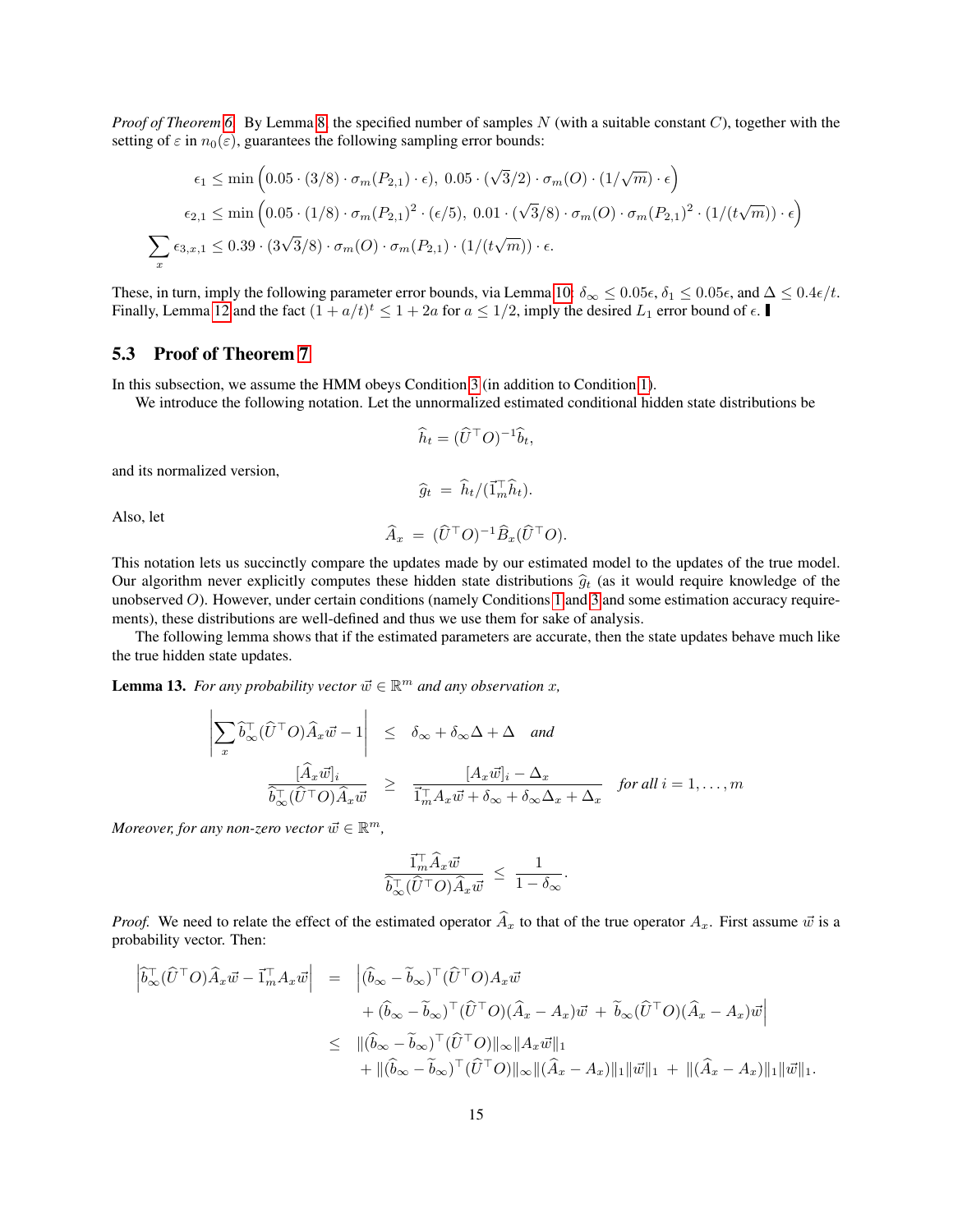Therefore we have

$$
\left|\sum_{x}\widehat{b}_{\infty}^{\top}(\widehat{U}^{\top}O)\widehat{A}_{x}\vec{w}-1\right| \leq \delta_{\infty}+\delta_{\infty}\Delta+\Delta \quad \text{and} \quad \widehat{b}_{\infty}^{\top}(\widehat{U}^{\top}O)\widehat{A}_{x}\vec{w} \leq \vec{1}_{m}^{\top}A_{x}\vec{w}+\delta_{\infty}+\delta_{\infty}\Delta_{x}+\Delta_{x}.
$$

Combining these inequalities with

$$
[\hat{A}_x\vec{w}]_i = [A_x\vec{w}]_i + [(\hat{A}_x - A_x)\vec{w}]_i \geq [A_x\vec{w}]_i - ||(\hat{A}_x - A_x)\vec{w}||_1 \geq [A_x\vec{w}]_i - ||(\hat{A}_x - A_x)||_1 \|\vec{w}\|_1 \geq [A_x\vec{w}]_i - \Delta_x
$$

gives the first claim.

Now drop the assumption that  $\vec{w}$  is a probability vector, and assume  $\vec{1}_m^{\top} \hat{A}_x \vec{w} \neq 0$  without loss of generality. Then:

$$
\frac{\vec{1}_{m}^{\top}\hat{A}_{x}\vec{w}}{\hat{b}_{\infty}^{\top}(\hat{U}^{\top}O)\hat{A}_{x}\vec{w}} = \frac{\vec{1}_{m}^{\top}\hat{A}_{x}\vec{w}}{\vec{1}_{m}^{\top}\hat{A}_{x}\vec{w} + (\hat{b}_{\infty} - \tilde{b}_{\infty})^{\top}(\hat{U}^{\top}O)\hat{A}_{x}\vec{w}}\n\leq \frac{\|\hat{A}_{x}\vec{w}\|_{1}}{\|\hat{A}_{x}\vec{w}\|_{1} - \|(\hat{U}^{\top}O)^{\top}(\hat{b}_{\infty} - \tilde{b}_{\infty})\|_{\infty}\|\hat{A}_{x}\vec{w}\|_{1}}
$$

which is at most  $1/(1 - \delta_{\infty})$  as claimed.

A consequence of Lemma [13](#page-14-0) is that if the estimated parameters are sufficiently accurate, then the state updates never allow predictions of very small hidden state probabilities.

<span id="page-15-0"></span>**Corollary 14.** Assume  $\delta_{\infty} \leq 1/2$ ,  $\max_{x} \Delta_x \leq \alpha/3$ ,  $\delta_1 \leq \alpha/8$ , and  $\max_{x} \delta_{\infty} + \delta_{\infty} \Delta_x + \Delta_x \leq 1/3$ . Then  $[\hat{g}_t]_i \geq \alpha/2$ *for all* t *and* i*.*

*Proof.* For  $t = 1$ , we use Lemma [10](#page-11-0) to get  $\|\vec{h}_1 - \hat{h}_1\|_1 \le \delta_1 \le 1/2$ , so Lemma [17](#page-19-12) implies that  $\|\vec{h}_1 - \hat{g}_1\|_1 \le 4\delta_1$ . Then  $[\hat{g}_1]_i \geq [\vec{h}_1]_i - [\vec{h}_1]_i - [\hat{g}_1]_i \geq \alpha - 4\delta_1 \geq \alpha/2$  (using Condition [3\)](#page-8-1) as needed. For  $t > 1$ , Lemma [13](#page-14-0) implies

$$
\frac{[A_x\hat{g}_{t-1}]_i}{\vec{b}_{\infty}^{\top}(\hat{U}^{\top}O)\hat{A}_x\hat{g}_{t-1}} \geq \frac{[A_x\hat{g}_{t-1}]_i - \Delta_x}{\vec{1}_m^{\top}A_x\hat{g}_{t-1} + \delta_{\infty} + \delta_{\infty}\Delta_x + \Delta_x} \geq \frac{\alpha - \alpha/3}{1 + 1/3} \geq \frac{\alpha}{2}
$$

using Condition [3](#page-8-1) in the second-to-last step.

Lemma [13](#page-14-0) and Corollary [14](#page-15-0) can now be used to prove the contraction property of the KL-divergence between the true hidden states and the estimated hidden states. The analysis shares ideas from [Even-Dar et al.](#page-19-10) [\[2007\]](#page-19-10), though the added difficulty is due to the fact that the state maintained by our algorithm is not a probability distribution.

<span id="page-15-1"></span>**Lemma 15.** Let  $\varepsilon_0 = \max_x 2\Delta_x/\alpha + (\delta_\infty + \delta_\infty\Delta_x + \Delta_x)/\alpha + 2\delta_\infty$ . Assume  $\delta_\infty \leq 1/2$ ,  $\max_x \Delta_x \leq \alpha/3$ , and  $\max_x \delta_\infty + \delta_\infty \Delta_x + \Delta_x \leq 1/3$ . For all t, if  $\widehat{g}_t \in \mathbb{R}^m$  is a probability vector, then

$$
KL(\vec{h}_{t+1}||\widehat{g}_{t+1}) \leq KL(\vec{h}_t||\widehat{g}_t) - \frac{\gamma^2}{2\left(\ln\frac{2}{\alpha}\right)^2}KL(\vec{h}_t||\widehat{g}_t)^2 + \varepsilon_0.
$$

*Proof.* The LHS, written as an expectation over  $x_{1:t}$ , is

$$
KL(\vec{h}_{t+1}||\widehat{g}_{t+1}) = \mathbb{E}_{x_{1:t}}\left[\sum_{i=1}^{m} [\vec{h}_{t+1}]_i \ln \frac{[\vec{h}_{t+1}]_i}{[\widehat{g}_{t+1}]_i}\right].
$$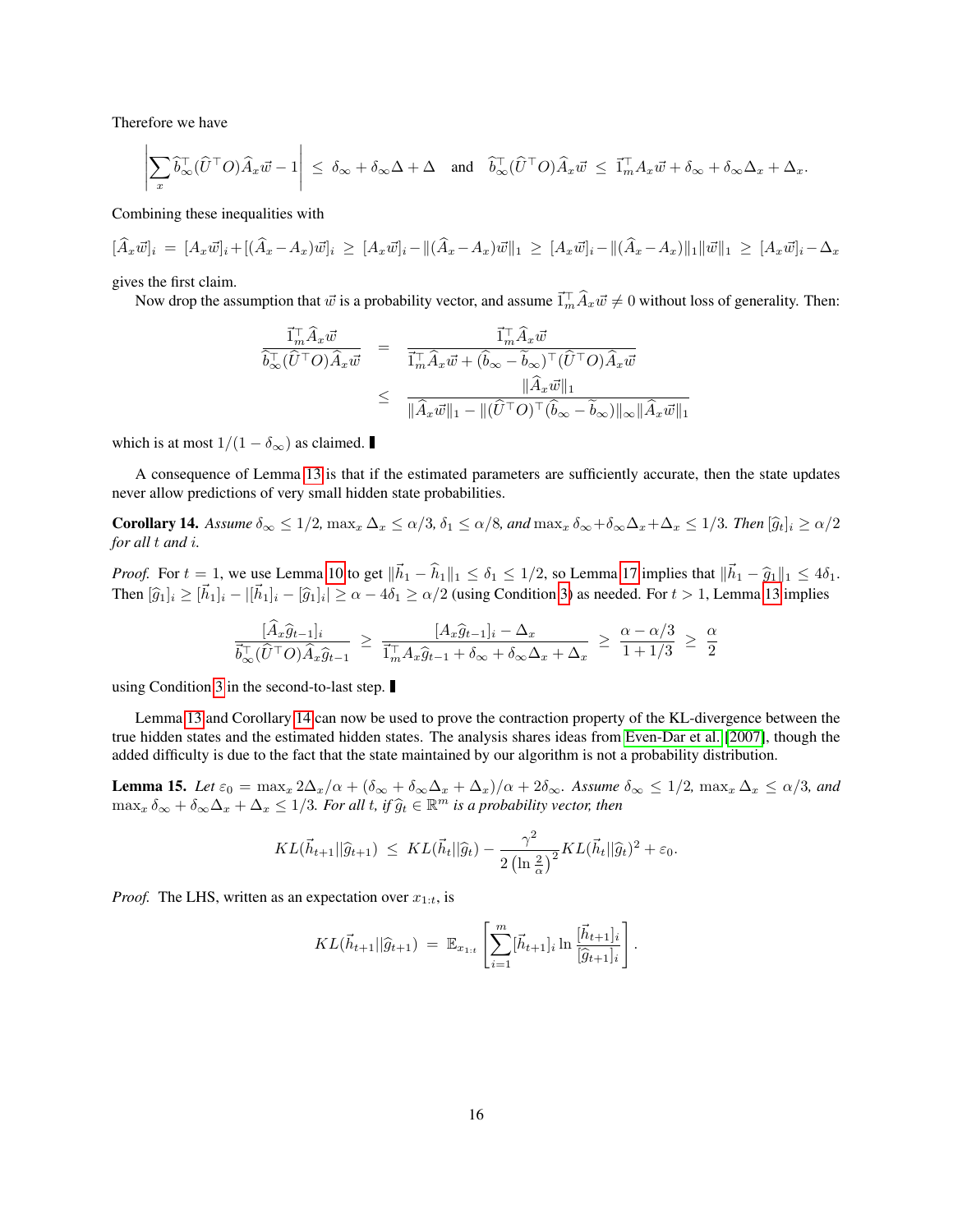We can bound  $\ln(1/[\hat{g}_{t+1}]_i)$  as

$$
\ln \frac{1}{[\hat{g}_{t+1}]_i} = \ln \left( \frac{\hat{b}_{\infty}^{\top} (\hat{U}^{\top} O) \hat{A}_{x_t} \hat{g}_t}{[\hat{A}_{x_t} \hat{g}_t]_i} \cdot \vec{1}_m^{\top} \hat{h}_{t+1} \right)
$$
\n
$$
= \ln \left( \frac{\vec{1}_m^{\top} A_{x_t} \hat{g}_t}{[A_{x_t} \hat{g}_t]_i} \cdot \frac{[A_{x_t} \hat{g}_t]_i}{[\hat{A}_{x_t} \hat{g}_t]_i} \cdot \frac{\hat{b}_{\infty}^{\top} (\hat{U}^{\top} O) \hat{A}_{x_t} \hat{g}_t}{\vec{1}_m^{\top} A_{x_t} \hat{g}_t} \cdot \vec{1}_m^{\top} \hat{h}_{t+1} \right)
$$
\n
$$
\leq \ln \left( \frac{\vec{1}_m^{\top} A_{x_t} \hat{g}_t}{[A_{x_t} \hat{g}_t]_i} \cdot \frac{[A_{x_t} \hat{g}_t]_i}{[A_{x_t} \hat{g}_t]_i - \Delta_{x_t}} \cdot \frac{\vec{1}_m^{\top} A_{x_t} \hat{g}_t + \delta_{\infty} + \delta_{\infty} \Delta_{x_t} + \Delta_{x_t}}{\vec{1}_m^{\top} A_{x_t} \hat{g}_t} \cdot (1 + 2\delta_{\infty}) \right)
$$
\n
$$
\leq \ln \left( \frac{\vec{1}_m^{\top} A_{x_t} \hat{g}_t}{[A_{x_t} \hat{g}_t]_i} \right) + \frac{2 \Delta_{x_t}}{\alpha} + \frac{\delta_{\infty} + \delta_{\infty} \Delta_{x_t} + \Delta_{x_t}}{\alpha} + 2\delta_{\infty}
$$
\n
$$
\leq \ln \left( \frac{\vec{1}_m^{\top} A_{x_t} \hat{g}_t}{[A_{x_t} \hat{g}_t]_i} \right) + \varepsilon_0
$$

where the first inequality follows from Lemma [13,](#page-14-0) and the second uses  $ln(1 + a) \le a$ . Therefore,

<span id="page-16-0"></span>
$$
KL(\vec{h}_{t+1}||\widehat{g}_{t+1}) \leq \mathbb{E}_{x_{1:t}}\left[\sum_{i=1}^{m} [\vec{h}_{t+1}]_i \ln\left([\vec{h}_{t+1}]_i \cdot \frac{\vec{1}_m^\top A_{x_t} \widehat{g}_t}{[A_{x_t} \widehat{g}_t]_i}\right)\right] + \varepsilon_0. \tag{8}
$$

The expectation in [\(8\)](#page-16-0) is the KL-divergence between  $Pr[h_t|x_{1:t-1}]$  and the distribution over  $h_{t+1}$  that is arrived at by updating  $\widehat{\Pr}[h_t|x_{1:t-1}]$  (using Bayes' rule) with  $\Pr[h_{t+1}|h_t]$  and  $\Pr[x_t|h_t]$ . Call this second distribution  $\widetilde{\Pr}[h_{t+1}|x_{1:t}]$ . The chain rule for KL-divergence states

$$
KL(\Pr[h_{t+1}|x_{1:t}]||\Pr[h_{t+1}|x_{1:t}]) + KL(\Pr[h_t|h_{t+1}, x_{1:t}]||\Pr[h_t|h_{t+1}, x_{1:t}])
$$
  
= 
$$
KL(\Pr[h_t|x_{1:t}]||\widetilde{\Pr}[h_t|x_{1:t}]) + KL(\Pr[h_{t+1}|h_t, x_{1:t}]||\widetilde{\Pr}[h_{t+1}|h_t, x_{1:t}]).
$$

Thus, using the non-negativity of KL-divergence, we have

$$
KL(\Pr[h_{t+1}|x_{1:t}]||\widetilde{\Pr}[h_{t+1}|x_{1:t}]) \leq KL(\Pr[h_t|x_{1:t}]||\widetilde{\Pr}[h_t|x_{1:t}]) + KL(\Pr[h_{t+1}|h_t, x_{1:t}]||\widetilde{\Pr}[h_{t+1}|h_t, x_{1:t}])
$$
  
= 
$$
KL(\Pr[h_t|x_{1:t}]||\widetilde{\Pr}[h_t|x_{1:t}])
$$

where the equality follows from the fact that  $\widetilde{\Pr}[h_{t+1}|h_t, x_{1:t}] = \widetilde{\Pr}[h_{t+1}|h_t] = \Pr[h_{t+1}|h_t] = \Pr[h_{t+1}|h_t, x_{1:t}]$ . Furthermore,

$$
Pr[h_t = i|x_{1:t}] = Pr[h_t = i|x_{1:t-1}] \cdot \frac{Pr[x_t|h_t = i]}{\sum_{j=1}^{m} Pr[x_t|h_t = j] \cdot Pr[h_t = j|x_{1:t-1}]}
$$
and  

$$
\widetilde{Pr}[h_t = i|x_{1:t}] = \widehat{Pr}[h_t = i|x_{1:t-1}] \cdot \frac{Pr[x_t|h_t = j] \cdot Pr[h_t = j|x_{1:t-1}]}{\sum_{j=1}^{m} Pr[x_t|h_t = j] \cdot \widehat{Pr}[h_t = j|x_{1:t-1}]},
$$

so

$$
KL(\Pr[h_t|x_{1:t}]||\widetilde{\Pr}[h_t|x_{1:t}]) = \mathbb{E}_{x_{1:t}}\left[\sum_{i=1}^m \Pr[h_t = i|x_{1:t}] \ln \frac{\Pr[h_t = i|x_{1:t-1}]}{\widehat{\Pr}[h_t = i|x_{1:t-1}]}\right] - \mathbb{E}_{x_{1:t}}\left[\sum_{i=1}^m \Pr[h_t = i|x_{1:t}] \ln \frac{\sum_{j=1}^m \Pr[x_t|h_t = j] \cdot \Pr[h_t = j|x_{1:t-1}]}{\sum_{j=1}^m \Pr[x_t|h_t = j] \cdot \widehat{\Pr}[h_t = j|x_{1:t-1}]}\right].
$$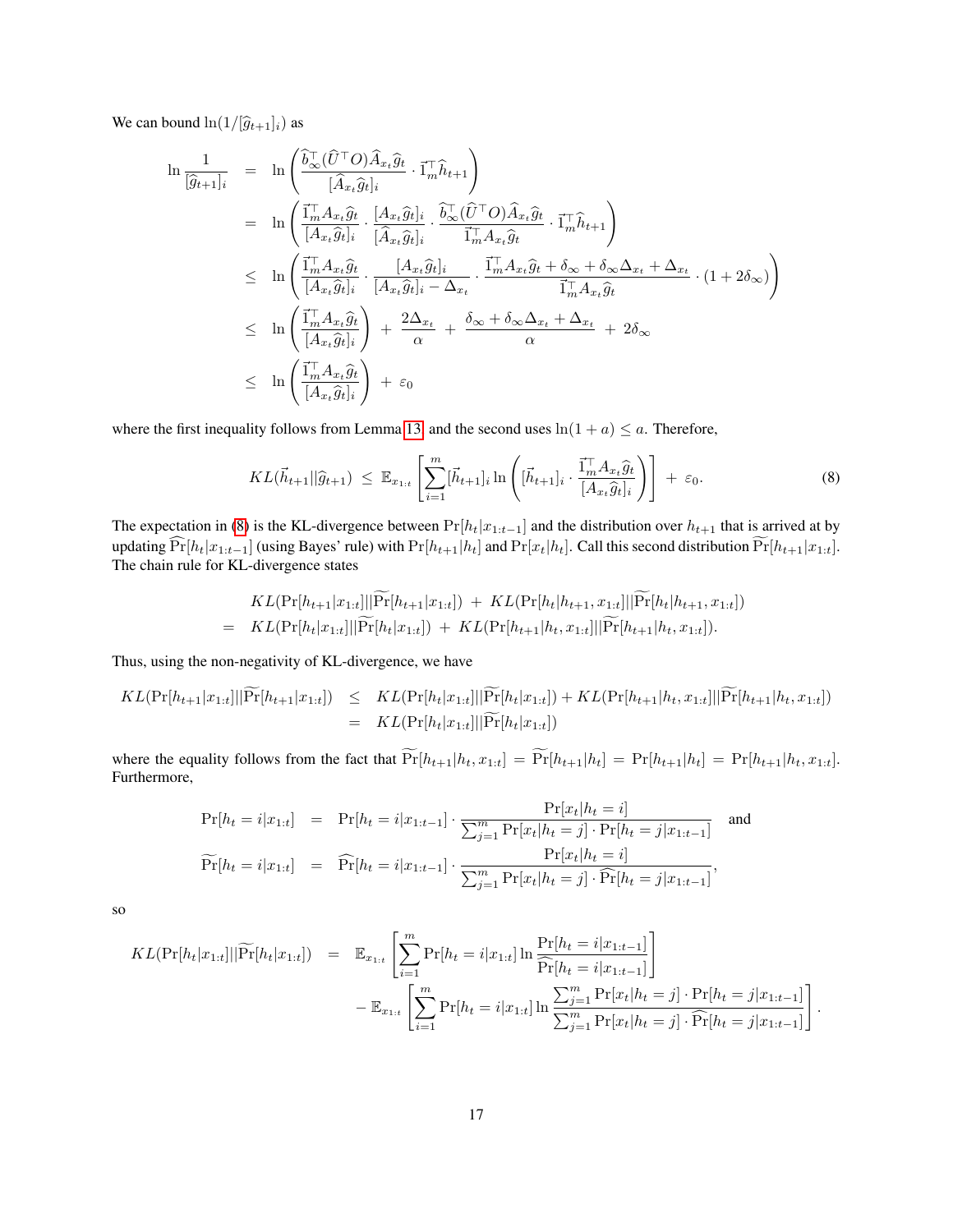The first expectation is

$$
\mathbb{E}_{x_{1:t}}\left[\sum_{i=1}^{m} \Pr[h_{t} = i | x_{1:t}] \ln \frac{\Pr[h_{t} = i | x_{1:t-1}]}{\widehat{\Pr}[h_{t} = i | x_{1:t-1}]} \right]
$$
\n
$$
= \mathbb{E}_{x_{1:t-1}}\left[\sum_{x_{t}} \Pr[x_{t} | x_{1:t-1}] \sum_{i=1}^{m} \Pr[h_{t} = i | x_{1:t}] \ln \frac{\Pr[h_{t} = i | x_{1:t-1}]}{\widehat{\Pr}[h_{t} = i | x_{1:t-1}]} \right]
$$
\n
$$
= \mathbb{E}_{x_{1:t-1}}\left[\sum_{x_{t}} \sum_{i=1}^{m} \Pr[x_{t} | h_{t} = i] \cdot \Pr[h_{t} = i | x_{1:t-1}] \ln \frac{\Pr[h_{t} = i | x_{1:t-1}]}{\widehat{\Pr}[h_{t} = i | x_{1:t-1}]} \right]
$$
\n
$$
= \mathbb{E}_{x_{1:t-1}}\left[\sum_{x_{t}} \sum_{i=1}^{m} \Pr[x_{t}, h_{t} = i | x_{1:t-1}] \ln \frac{\Pr[h_{t} = i | x_{1:t-1}]}{\widehat{\Pr}[h_{t} = i | x_{1:t-1}]} \right]
$$
\n
$$
= KL(\vec{h}_{t} || \hat{g}_{t}),
$$

and the second expectation is

$$
\mathbb{E}_{x_{1:t}}\left[\sum_{i=1}^{m} \Pr[h_{t} = i | x_{1:t}] \ln \frac{\sum_{j=1}^{m} \Pr[x_{t} | h_{t} = j] \cdot \Pr[h_{t} = j | x_{1:t-1}]}{\sum_{j=1}^{m} \Pr[x_{t} | h_{t} = j] \cdot \widehat{\Pr}[h_{t} = j | x_{1:t-1}]} \right]
$$
\n
$$
= \mathbb{E}_{x_{1:t-1}}\left[\sum_{x_{t}} \Pr[x_{t} | x_{1:t-1}] \ln \frac{\sum_{j=1}^{m} \Pr[x_{t} | h_{t} = j] \cdot \Pr[h_{t} = j | x_{1:t-1}]}{\sum_{j=1}^{m} \Pr[x_{t} | h_{t} = j] \cdot \widehat{\Pr}[h_{t} = j | x_{1:t-1}]} \right]
$$
\n
$$
= KL(O\vec{h}_{t} || O\widehat{g}_{t}).
$$

Substituting these back into [\(8\)](#page-16-0), we have

$$
KL(\vec{h}_{t+1}||\widehat{g}_{t+1}) \leq KL(\vec{h}_{t}||\widehat{g}_{t}) - KL(\overrightarrow{O}\vec{h}_{t}||\widehat{O}\widehat{g}_{t}) + \varepsilon_0.
$$

It remains to bound  $KL(O\vec{h}_t||O\hat{g}_t)$  from above. We use Pinsker's inequality [\[Cover and Thomas, 1991\]](#page-19-13), which states that for any distributions  $\vec{p}$  and  $\vec{q}$ ,

$$
KL(\vec{p}||\vec{q}) \ \geq \ \frac{1}{2} ||\vec{p} - \vec{q}||_1^2,
$$

together with the definition of  $\gamma$ , to deduce

$$
KL(O\vec{h}_t||O\hat{g}_t) \geq \frac{1}{2} \mathbb{E}_{x_{1:t-1}} ||O\vec{h}_t - O\hat{g}_t||_1^2 \geq \frac{\gamma^2}{2} \mathbb{E}_{x_{1:t-1}} ||\vec{h}_t - \hat{g}_t||_1^2.
$$

Finally, by Jensen's inequality and Lemma [18](#page-19-14) (the latter applies because of Corollary [14\)](#page-15-0), we have that

$$
\mathbb{E}_{x_{1:t-1}} \|\vec{h}_t - \hat{g}_t\|_1^2 \geq (\mathbb{E}_{x_{1:t-1}} \|\vec{h}_t - \hat{g}_t\|_1)^2 \geq \left(\frac{1}{\ln \frac{2}{\alpha}} KL(\vec{h}_t || \hat{g}_t)\right)^2
$$

which gives the required bound.

Finally, the recurrence from Lemma [15](#page-15-1) easily gives the following lemma, which in turn combines with the sampling error bounds of Lemma [8](#page-9-1) to give Theorem [7.](#page-8-2)

<span id="page-17-0"></span>**Lemma 16.** Let  $\varepsilon_0 = \max_x 2\Delta_x/\alpha + (\delta_\infty + \delta_\infty\Delta_x + \Delta_x)/\alpha + 2\delta_\infty$  and  $\varepsilon_1 = \max_x (\delta_\infty + \sqrt{m}\delta_\infty\Delta_x + \sqrt{m}\Delta_x)/\alpha$ .  $\Delta s$ *sume*  $\delta_{\infty} \leq 1/2$ ,  $\max_{x} \Delta_x \leq \alpha/3$ ,  $\max_{x} \delta_{\infty} + \delta_{\infty} \Delta_x + \Delta_x \leq 1/3$ ,  $\delta_1 \leq \ln(2/\alpha)/(8\gamma^2)$ ,  $\varepsilon_0 \leq \ln(2/\alpha)^2/(4\gamma^2)$ , *and*  $\varepsilon_1 \leq 1/2$ *. Then for all t,* 

$$
KL(\vec{h}_t||\hat{g}_t) \le \max\left(4\delta_1 \log(2/\alpha), \sqrt{\frac{2\left(\ln\frac{2}{\alpha}\right)^2 \varepsilon_0}{\gamma^2}}\right) \text{ and}
$$
  

$$
KL(\Pr[x_t|x_{1:t-1}]||\widehat{\Pr}[x_t|x_{1:t-1}]) \le KL(\vec{h}_t||\hat{g}_t) + \delta_\infty + \delta_\infty\Delta + \Delta + 2\varepsilon_1.
$$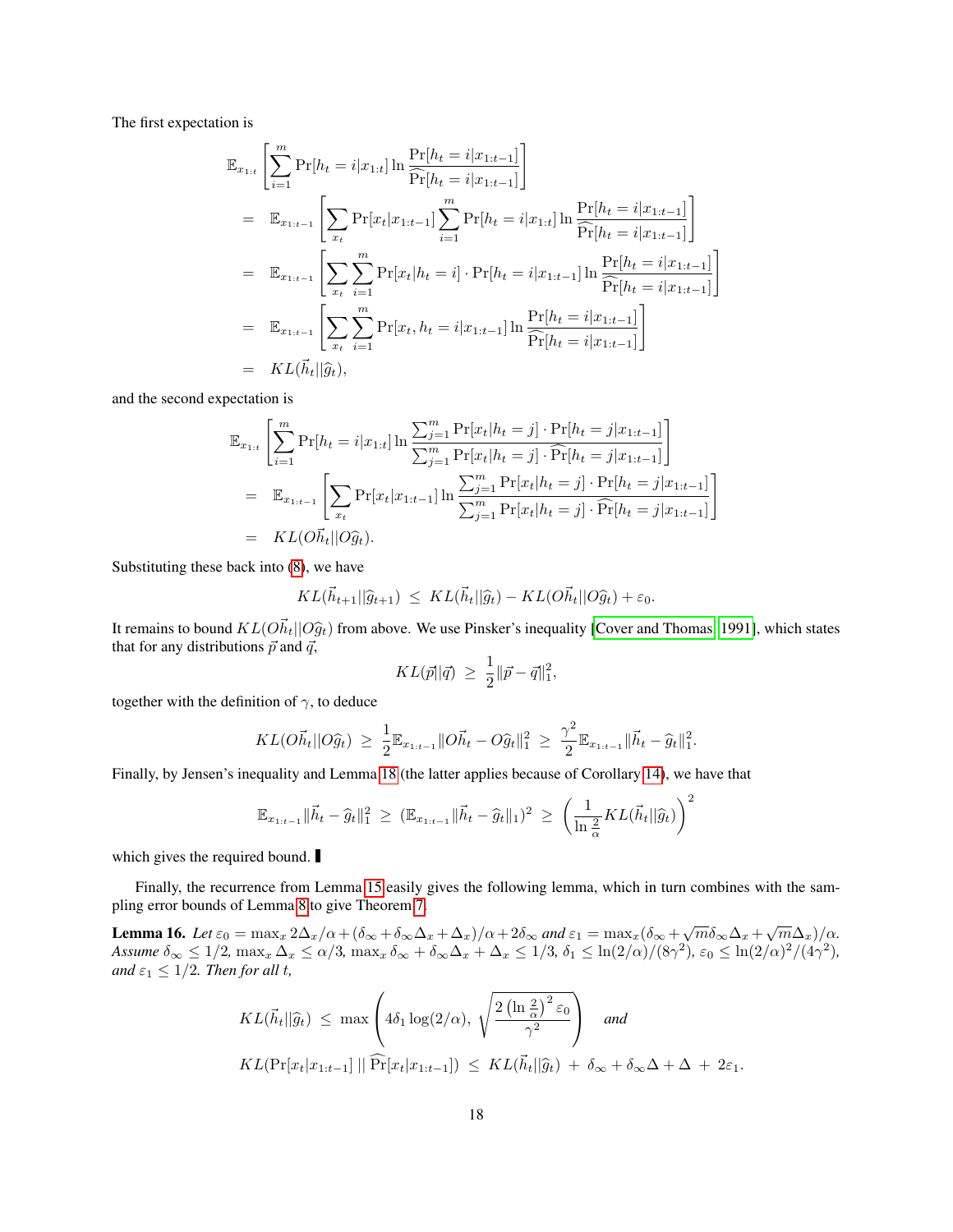*Proof.* To prove the bound on  $KL(\vec{h}_t||\hat{g}_t)$ , we proceed by induction on t. For the base case, Lemmas [18](#page-19-14) (with Corollary [14\)](#page-15-0) and [17](#page-19-12) imply  $KL(\vec{h}_1 || \hat{g}_1) \le ||\vec{h}_1 - \hat{g}_1||_1 \ln(2/\alpha) \le 4\delta_1 \ln(2/\alpha)$  as required. The inductive step follows easily from Lemma [15](#page-15-1) and simple calculus: assuming  $c_2 \le 1/(4c_1)$ ,  $z - c_1 z^2 + c_2$  is non-decre  $\sqrt{}$  $z^2 + c_2$  is non-decreasing in z for all  $z \leq$  $\sqrt{c_2/c_1}$ , so  $z' \leq z - c_1 z^2 + c_2$  and  $z \leq \sqrt{c_2/c_1}$  together imply that  $z' \leq \sqrt{c_2/c_1}$ . The inductive step uses the the above fact with  $z = KL(\vec{h}_t || \hat{g}_t), z' = KL(\vec{h}_{t+1} || \hat{g}_{t+1}), c_1 = \gamma^2/(2(\ln(2/\alpha))^2)$ , and  $c_2 = \max(\varepsilon_0, c_1(4\delta_1 \log(2/\alpha))^2)$ .

Now we prove the bound on  $KL(\Pr[x_t|x_{1:t-1}]||\widehat{Pr}[x_t|x_{1:t-1}])$ . First, let  $\widehat{Pr}[x_t, h_t|x_{1:t-1}]$  denote our predicted conditional probability of both the hidden state and observation, *i.e.* the product of the following two quantities:

$$
\widehat{\Pr}[h_t = i | x_{1:t-1}] = [\widehat{g}_t]_i \quad \text{and} \quad \widehat{\Pr}[x_t | h_t = i, x_{1:t-1}] = \frac{[\widehat{b}_{\infty}^\top (\widehat{U}^\top O) \widehat{A}_{x_t}]_i}{\sum_x \widehat{b}_{\infty}^\top (\widehat{U}^\top O) \widehat{A}_x \widehat{g}_t}.
$$

Now we can apply the chain rule for KL-divergence

$$
KL(\Pr[x_t|x_{1:t-1}]||\widehat{\Pr}[x_t|x_{1:t-1}])
$$
\n
$$
\leq KL(\Pr[h_t|x_{1:t-1}]||\widehat{\Pr}[h_t|x_{1:t-1}]) + KL(\Pr[x_t|h_t, x_{1:t-1}]||\widehat{\Pr}[x_t|h_t, x_{1:t-1}])
$$
\n
$$
= KL(\vec{h}_t||\widehat{g}_t) + \mathbb{E}_{x_{1:t-1}}\left[\sum_{i=1}^m \sum_{x_t}[\vec{h}_t]_iO_{x_t,i}\ln\left(O_{x_t,i}\cdot \frac{\sum_x \hat{b}_{\infty}^{\top}(\widehat{U}^{\top}O)\widehat{A}_x\widehat{g}_t}{[\widehat{b}_{\infty}^{\top}(\widehat{U}^{\top}O)\widehat{A}_{x_t}]_i}\right)\right]
$$
\n
$$
\leq KL(\vec{h}_t||\widehat{g}_t) + \mathbb{E}_{x_{1:t-1}}\left[\sum_{i=1}^m \sum_{x_t}[\vec{h}_t]_iO_{x_t,i}\ln\left(\frac{O_{x_t,i}}{[\widehat{b}_{\infty}^{\top}(\widehat{U}^{\top}O)\widehat{A}_{x_t}]_i}\right)\right] + \ln(1+\delta_{\infty}+\delta_{\infty}\Delta+\Delta)
$$

where the last inequality uses Lemma [13.](#page-14-0) It will suffice to show that  $O_{x_t,i}/[\tilde{b}_{\infty}^{\top}(\tilde{U}^{\top}O)\tilde{A}_{x_t}]_i \leq 1 + 2\varepsilon_1$ . Note that  $O_{x_t, i} = [\tilde{b}_{\infty}^{\top}(\hat{U}^{\top}O)A_{x_t}]_i > \alpha$  by Condition [3.](#page-8-1) Furthermore, for any  $i$ ,

$$
\begin{array}{rcl}\n|\hat{b}_{\infty}^{\top}(\hat{U}^{\top}O)\hat{A}_{x_{t}}|_{i} - O_{x_{t},i}| & \leq & \|\hat{b}_{\infty}^{\top}(\hat{U}^{\top}O)\hat{A}_{x_{t}} - \tilde{b}_{\infty}^{\top}(\hat{U}^{\top}O)A_{x_{t}}\|_{\infty} \\
& \leq & \|\hat{b}_{\infty} - \tilde{b}_{\infty}\rangle(\hat{U}^{\top}O)\|_{\infty}\|A_{x_{t}}\|_{\infty} \\
& & + \|\hat{b}_{\infty} - \tilde{b}_{\infty}\rangle(\hat{U}^{\top}O)\|_{\infty}\|\hat{A}_{x_{t}} - A_{x_{t}}\|_{\infty} \\
& & + \|\tilde{b}_{\infty}(\hat{U}^{\top}O)\|_{\infty}\|\hat{A}_{x_{t}} - A_{x_{t}}\|_{\infty} \\
& \leq & \delta_{\infty} + \sqrt{m}\delta_{\infty}\Delta_{x_{t}} + \sqrt{m}\Delta_{x_{t}}.\n\end{array}
$$

Therefore

$$
\frac{O_{x_t,i}}{[\hat{b}_{\infty}^{\top}(\hat{U}^{\top}O)\hat{A}_{x_t}]_i} \leq \frac{O_{x_t,i}}{O_{x_t,i} - (\delta_{\infty} + \sqrt{m}\delta_{\infty}\Delta_{x_t} + \sqrt{m}\Delta_{x_t})}
$$
\n
$$
\leq \frac{1}{1 - (\delta_{\infty} + \sqrt{m}\delta_{\infty}\Delta_{x_t} + \sqrt{m}\Delta_{x_t})/\alpha}
$$
\n
$$
\leq \frac{1}{1 - \varepsilon_1} \leq 1 + 2\varepsilon_1
$$

as needed.

*Proof of Theorem* [7.](#page-8-2) The proof is mostly the same as that of Theorem [6](#page-8-0) with  $t = 1$ , except that Lemma [16](#page-17-0) introduces additional error terms. Specifically, we require

$$
N \ge C \cdot \frac{\ln(2/\alpha)^4}{\epsilon^4 \alpha^2 \gamma^4} \cdot \frac{m}{\sigma_m(O)^2 \sigma_m(P_{2,1})^4} \quad \text{and} \quad N \ge C \cdot \frac{m}{\epsilon^2 \alpha^2} \cdot \frac{m}{\sigma_m(O)^2 \sigma_m(P_{2,1})^4}
$$

so that the terms

$$
\max\left(4\delta_1\log(2/\alpha),\ \sqrt{\frac{2\ln(2/\alpha)^2\varepsilon_0}{\gamma^2}}\right)\quad\text{and}\quad\varepsilon_1,
$$

respectively, are  $O(\epsilon)$ . The specified number of samples N also suffices to imply the preconditions of Lemma [16.](#page-17-0) The remaining terms are bounded as in the proof of Theorem [6.](#page-8-0)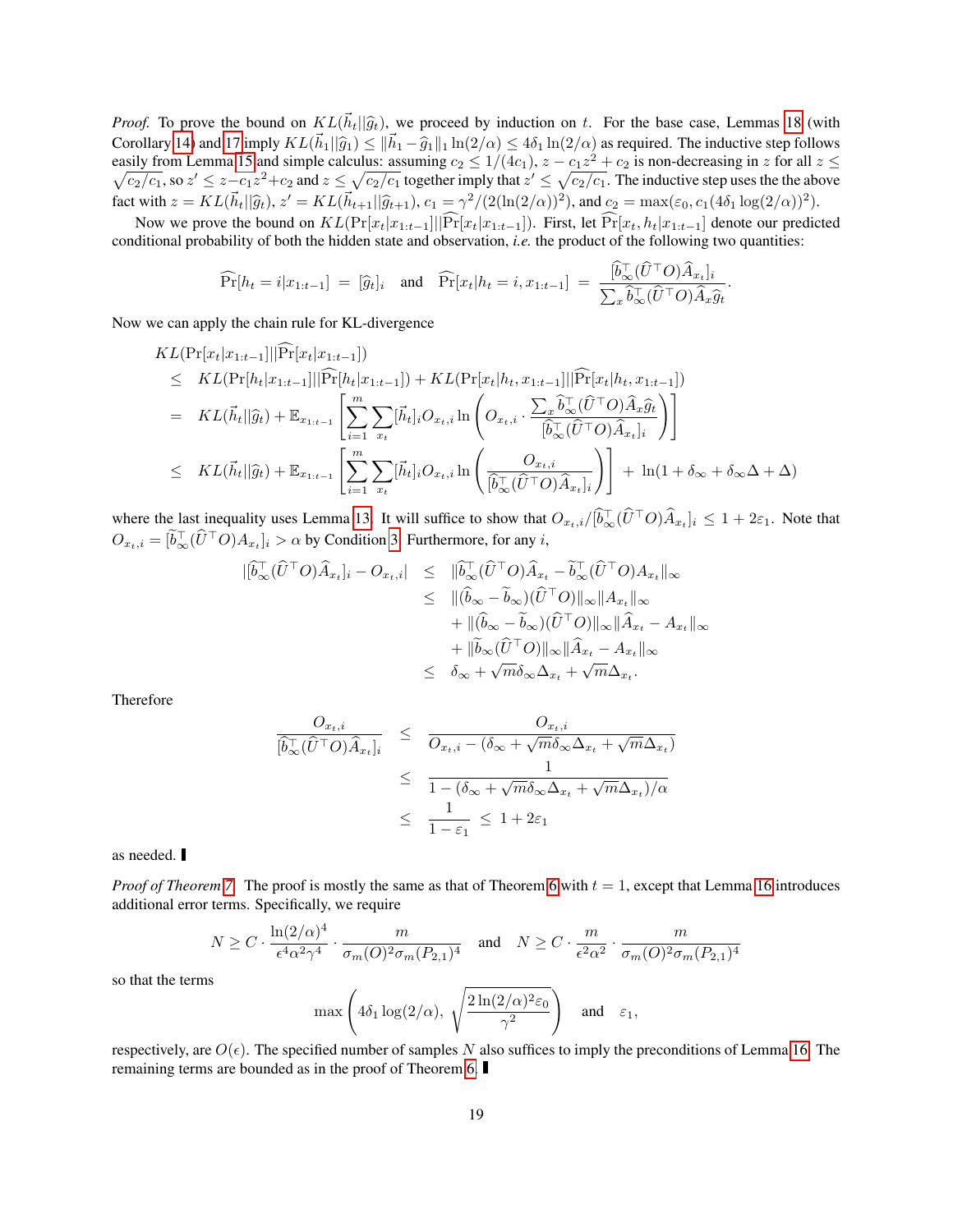<span id="page-19-12"></span>**Lemma 17.** If  $\|\vec{a} - \vec{b}\|_1 \le c \le 1/2$  and  $\vec{b}$  is a probability vector, then  $\|\vec{a}/(\vec{1}^\top \vec{a}) - \vec{b}\|_1 \le 4c$ .

*Proof.* First, it is easy to check that  $1 - c \leq \vec{1}^\top \vec{a} \leq 1 + c$ . Let  $I = \{i : \vec{a}_i/(\vec{1}^\top \vec{a}) > \vec{b}_i\}$ . Then for  $i \in I$ ,  $|\vec{a}_i/(\vec{1}^\top \vec{a}) - \vec{b}_i| = |\vec{a}_i/(\vec{1}^\top \vec{a}) - \vec{b}_i| \leq |\vec{a}_i - \vec{b}_i| \leq (1 + 2c)\vec{a}_i - \vec{b}_i| \leq |\vec{a}_i - \vec{b}_i| + 2c\vec{a}_i$ . Similarly, for  $i \notin I, |\vec{b}_i - \vec{a}_i/(\vec{1}^\top \vec{a})| = |\vec{b}_i - \vec{a}_i/(\vec{1}^\top \vec{a})| \leq |\vec{b}_i - \vec{a}_i/(\vec{1} + c)| \leq |\vec{b}_i - \vec{a}_i| + |\vec{a}_i - \vec{a}_i| + c\vec{a}_i$ . Therefore  $\|\vec{a}/(\vec{1}^\top \vec{a}) - \vec{b}\|_1 \leq \|\vec{a} - \vec{b}\|_1 + 2c(\vec{1}^\top \vec{a}) \leq c + 2c(1+c) \leq 4c.$ 

<span id="page-19-14"></span>**Lemma 18.** Let  $\vec{a}$  and  $\vec{b}$  be probability vectors. If there exists some  $c < 1/2$  such that  $\vec{b}_i > c$  for all i, then  $KL(\vec{a}||\vec{b}) \leq ||\vec{a} - \vec{b}||_1 \log(1/c).$ 

*Proof.* See [\[Even-Dar et al., 2007\]](#page-19-10), Lemma 3.10.

## Acknowledgments

The authors would like to thank John Langford and Ruslan Salakhutdinov for earlier discussions on using bottleneck methods to learn nonlinear dynamic systems; the linearization of the bottleneck idea was the basis of this paper. We also thank Yishay Mansour for pointing out hardness results for learning HMMs. Finally, we thank Geoff Gordon, Byron Boots, and Sajid Siddiqi for alerting us of an error in a previous version of this paper. This work was completed while the first author was an intern at TTI-C in 2008.

# References

- <span id="page-19-8"></span>S. Andersson, T. Ryden, and R. Johansson. Linear optimal prediction and innovations representations of hidden markov models. *Stochastic Processes and their Applications*, 108:131–149, 2003.
- <span id="page-19-0"></span>Leonard E. Baum and J. A. Eagon. An inequality with applications to statistical estimation for probabilistic functions of Markov processes and to a model for ecology. *Bull. Amer. Math. Soc.*, 73(3):360–363, 1967.
- <span id="page-19-1"></span>Leonard E. Baum, Ted Petrie, George Soules, and Norman Weiss. A maximization technique occurring in the statistical analysis of probabilistic functions of Markov chains. *Annals of Mathematical Statistics*, 41(1):164–171, 1970.
- <span id="page-19-6"></span>S. Charles Brubaker and Santosh Vempala. Isotropic PCA and affine-invariant clustering. In *FOCS*, 2008.
- <span id="page-19-7"></span>J.W Carlyle and A. Paz. Realization by stochastic finite automaton. *J. Comput. Syst. Sci.*, 5:26–40, 1971.
- <span id="page-19-5"></span>Kamalika Chaudhuri and Satish Rao. Learning mixtures of product distributions using correlations and independence. In *COLT*, 2008.
- <span id="page-19-13"></span>T. M. Cover and J. A. Thomas. *Elements of Information Theory*. Wiley, 1991.
- <span id="page-19-11"></span>G. Cybenko and V. Crespi. Learning hidden markov models using non-negative matrix factorization. Technical report, 2008. arXiv:0809.4086.
- <span id="page-19-3"></span>Sanjoy Dasgupta. Learning mixutres of Gaussians. In *FOCS*, 1999.
- <span id="page-19-4"></span>Sanjoy Dasgupta and Leonard Schulman. A probabilistic analysis of EM for mixtures of separated, spherical Gaussians. *JMLR*, 8(Feb):203–226, 2007.
- <span id="page-19-2"></span>A. P. Dempster, N. M. Laird, and D. B. Rubin. Maximum likelihood from incomplete data via the EM algorithm. *Journal of the Royal Statistical Society, Series B*, 39(1):1–38, 1977.
- <span id="page-19-9"></span>Eyal Even-Dar, Sham M. Kakade, and Yishay Mansour. Planning in POMDPs using multiplicity automata. In *UAI*, 2005.
- <span id="page-19-10"></span>Eyal Even-Dar, Sham M. Kakade, and Yishay Mansour. The value of observation for monitoring dynamic systems. In *IJCAI*, 2007.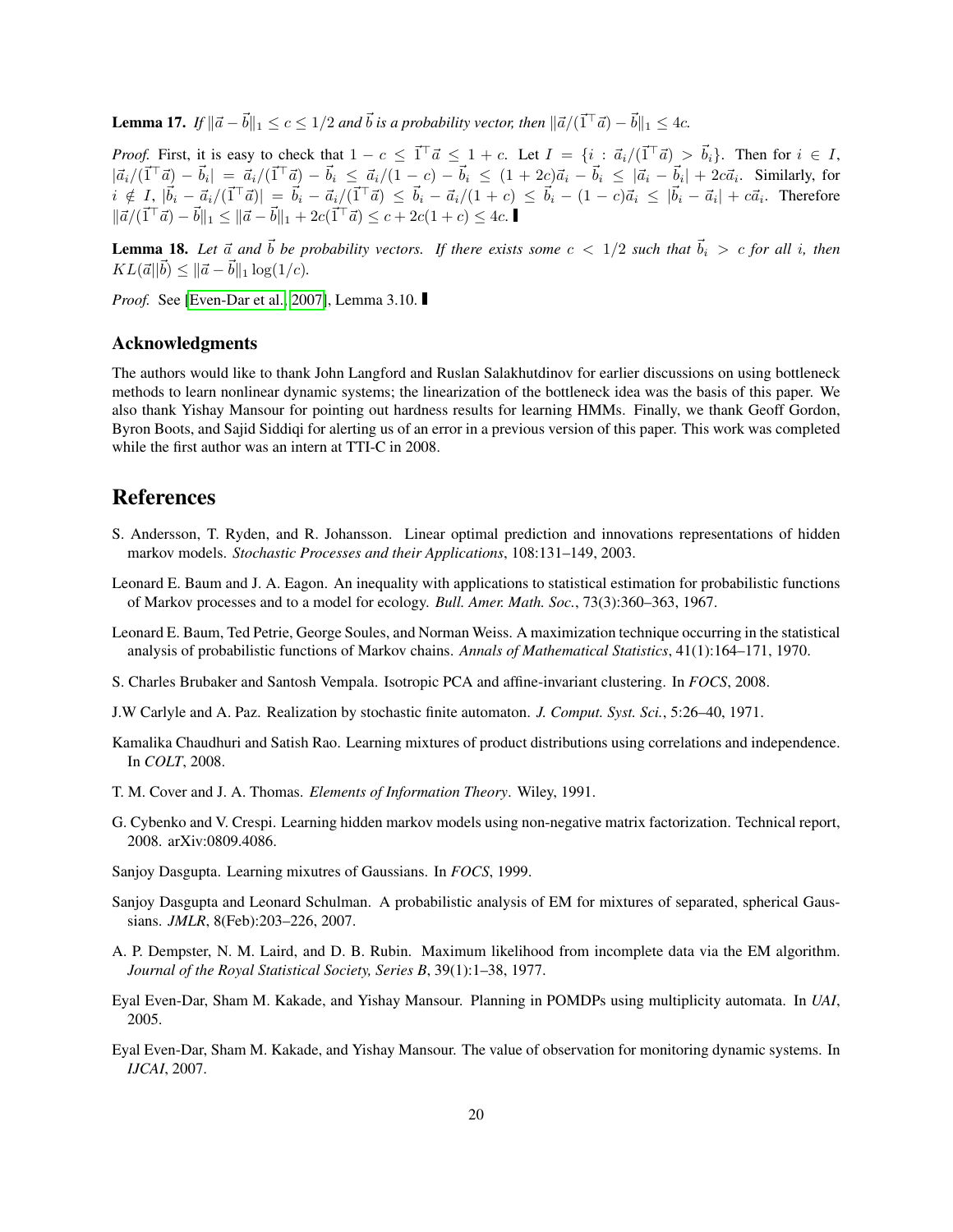- <span id="page-20-8"></span>M. Fliess. Matrices deHankel. *J. Math. Pures Appl.*, 53:197–222, 1974.
- <span id="page-20-3"></span>H. Hotelling. The most predictable criterion. *Journal of Educational Psychology*, 1935.
- <span id="page-20-9"></span>Herbert Jaeger. Observable operator models for discrete stochastic time series. *Neural Comput.*, 12(6), 2000.
- <span id="page-20-6"></span>T. Katayama. *Subspace Methods for System Identification*. Springer, 2005.
- <span id="page-20-14"></span>M. Kearns, Y. Mansour, D. Ron, R. Rubinfeld, R. Schapire, and L. Sellie. On the learnability of discrete distributions. In *STOC*, pages 273–282, 1994.
- <span id="page-20-10"></span>Michael Littman, Richard Sutton, and Satinder Singh. Predictive representations of state. In *Advances in Neural Information Processing Systems 14 (NIPS)*, pages 1555–1561, 2001.
- <span id="page-20-4"></span>L. Ljung. *System Identification: Theory for the User*. NJ: Prentice-Hall Englewood Cliffs, 1987.
- <span id="page-20-16"></span>C. McDiarmid. On the method of bounded differences. In *Surveys in Combinatorics*, pages 148–188. Cambridge University Press, 1989.
- <span id="page-20-13"></span>E. Mossel and S. Roch. Learning nonsingular phylogenies and hidden Markov models. *Annals of Applied Probability*, 16(2):583–614, 2006.
- <span id="page-20-5"></span>P. V. Overschee and B. De Moor. *Subspace Identification of Linear Systems*. Kluwer Academic Publishers, 1996.
- <span id="page-20-0"></span>Lawrence R. Rabiner. A tutorial on hidden Markov models and selected applications in speech recognition. *Proceedings of the IEEE*, 77(2):257–286, 1989.
- <span id="page-20-7"></span>M.P. Schützenberger. On the definition of a family of automata. *Inf. Control*, 4:245–270, 1961.
- <span id="page-20-18"></span>G. W. Stewart and Ji-Guang Sun. *Matrix Perturbation Theory*. Academic Press, 1990.
- <span id="page-20-1"></span>Sebastiaan Terwijn. On the learnability of hidden Markov models. In *International Colloquium on Grammatical Inference*, 2002.
- <span id="page-20-11"></span>B. Vanluyten, J. Willems, and B. De Moor. A new approach for the identification of hidden markov models. In *Conference on Decision and Control*, 2007.
- <span id="page-20-2"></span>Santosh Vempala and Grant Wang. A spectral algorithm for learning mixtures of distributions. In *FOCS*, 2002.
- <span id="page-20-12"></span>MingJie Zhao and Herbert Jaeger. The error controlling algorithm for learning OOMs. Technical Report 6, International University Bremen, 2007.

# <span id="page-20-15"></span>A Sample Complexity Bound

We will assume independent samples to avoid mixing estimation. Otherwise, one can discount the number of samples by one minus the second eigenvalue of the hidden state transition matrix T.

We are bounding the Frobenius norm of the matrix errors. For simplicity, we unroll the matrices into vectors, and use vector notations.

Let z be a discrete random variable that takes values in  $\{1, \ldots, d\}$ . We are interested in estimating the vector  $\vec{q} = [\Pr(z = j)]_{j=1}^d$  from N i.i.d. copies  $z_i$  of  $z$   $(i = 1, ..., N)$ . Let  $\vec{q}_i$  be the vector of zeros expect the  $z_i$ -th component being one. Then the empirical estimate of  $\vec{q}$  is  $\hat{q} = \sum_{i=1}^{N} \vec{q}_i/N$ . We are interested in bounding the quantity

 $\|\widehat{q}-\vec{q}\|^2_2.$ 

<span id="page-20-17"></span>The following concentration bound is a simple application of the McDiarmid's inequality [\[McDiarmid, 1989\]](#page-20-16).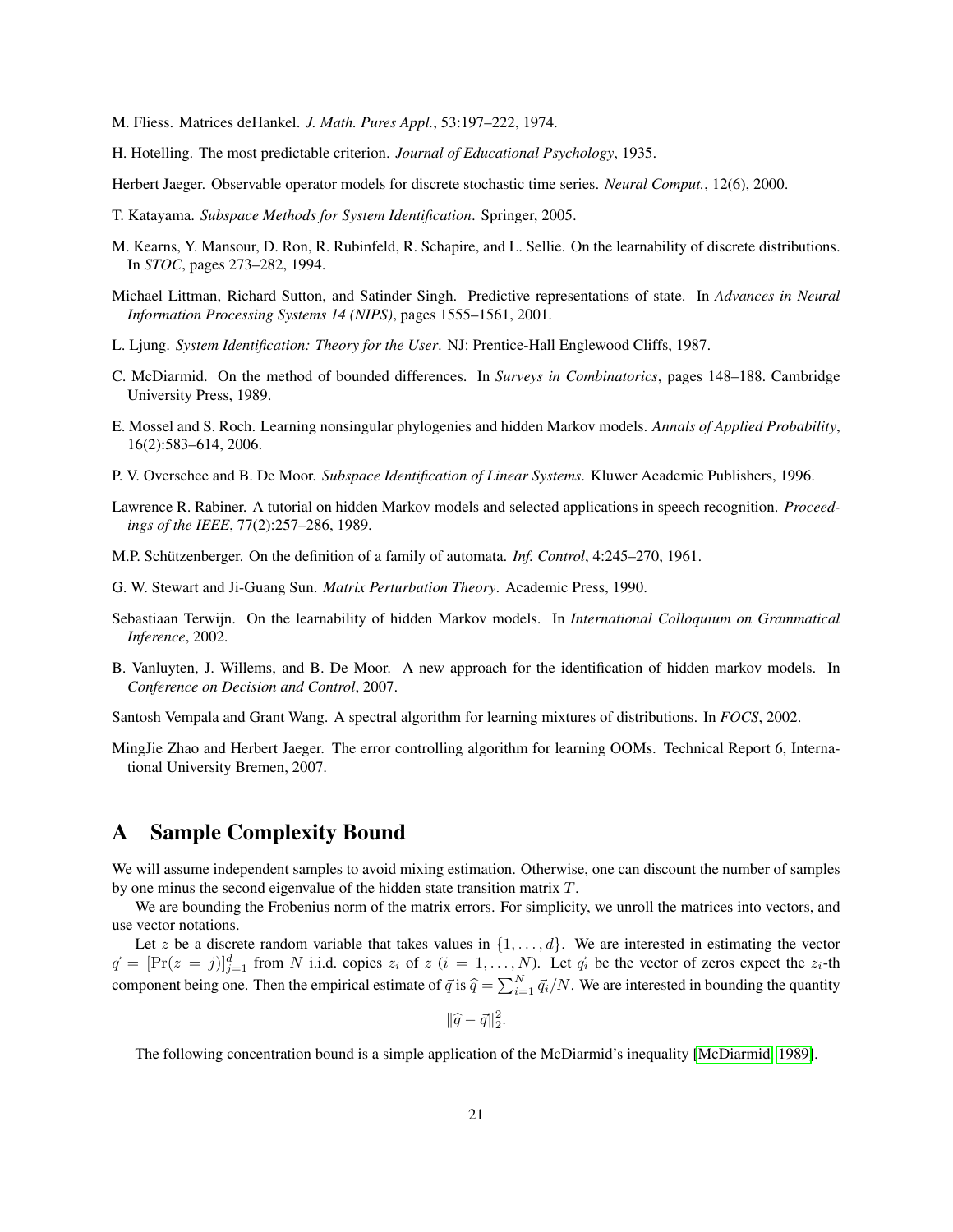**Proposition 19.** *We have*  $\forall \epsilon > 0$ *:* 

$$
\Pr\left(\left\|\widehat{q} - \overrightarrow{q}\right\|_{2} \geq 1/\sqrt{N} + \epsilon\right) \leq e^{-N\epsilon^{2}}.
$$

*Proof.* Consider  $\hat{q} = \sum_{i=1}^{N} \vec{q}_i / N$ , and let  $\hat{p} = \sum_{i=1}^{N} \vec{p}_i / N$ , where  $\vec{p}_i = \vec{q}_i$  except for  $i = k$ . Then we have  $\|\hat{q} - \vec{q}\|_2 - \|\hat{q} - \vec{q}\|_2$  $\|\widehat{p}-\vec{q}\|_2 \leq \|\widehat{q}-\widehat{p}\|_2 \leq$  $=$ ]  $2/N$ . By McDiarmid's inequality, we have

$$
\Pr\left(\left\|\widehat{q}-\vec{q}\right\|_2\geq\mathbb{E}\left\|\widehat{q}-\vec{q}\right\|_2+\epsilon\right)\leq e^{-N\epsilon^2}.
$$

Note that

$$
\mathbb{E}\left\|\sum_{i=1}^{N}\vec{q}_i - N\vec{q}\right\|_2 \le \left(\mathbb{E}\left\|\sum_{i=1}^{N}\vec{q}_i - N\vec{q}\right\|_2^2\right)^{1/2} \n= \left(\sum_{i=1}^{N}\mathbb{E}\|\vec{q}_i - \vec{q}\|_2^2\right)^{1/2} = \left(\sum_{i=1}^{N}\mathbb{E}\left[1 - 2\vec{q}_i^{\top}\vec{q} + \|\vec{q}\|_2^2\right]\right)^{1/2} = \sqrt{N(1 - \|\vec{q}\|_2^2)}.
$$

This leads to the desired bound.

Using this bound, we obtain with probability  $1 - 3\eta$ :

$$
\epsilon_1 \leq \sqrt{\ln(1/\eta)/N} + \sqrt{1/N},
$$
  
\n
$$
\epsilon_{2,1} \leq \sqrt{\ln(1/\eta)/N} + \sqrt{1/N},
$$
  
\n
$$
\max_{x} \epsilon_{3,x,1} \leq \sqrt{\sum_{x} \epsilon_{3,x,1}^2} \leq \sqrt{\ln(1/\eta)/N} + \sqrt{1/N},
$$
  
\n
$$
\sum_{x} \epsilon_{3,x,1} \leq \sqrt{n} \left( \sum_{x} \epsilon_{3,x,1}^2 \right)^{1/2} \leq \sqrt{n \ln(1/\eta)/N} + \sqrt{n/N}.
$$

If the observation dimensionality  $n$  is large and sample size  $N$  is small, then the third inequality can be improved by considering a more detailed estimate. Given any k, let  $\epsilon(k)$  be sum of elements in the smallest  $n - k$  probabilities  $Pr[x_2 = x] = \sum_{i,j} [P_{3,x,1}]_{ij}$  (Equation [1\)](#page-7-1). Let  $S_k$  be the set of these  $n - k$  such x. By Proposition [19,](#page-20-17) we obtain:

 $\Omega$ 

$$
\sum_{x \notin S_k} \|\widehat{P}_{3,x,1} - P_{3,x,1}\|_F^2 + \left|\sum_{x \in S_k} \sum_{i,j} ([\widehat{P}_{3,x,1}]_{ij} - [P_{3,x,1}]_{ij})\right|^2 \leq \left(\sqrt{\ln(1/\eta)/N} + \sqrt{1/N}\right)^2.
$$

Moreover, by the definition of  $S_k$ , we have

$$
\sum_{x \in S_k} \|\widehat{P}_{3,x,1} - P_{3,x,1}\|_F \le \sum_{x \in S_k} \sum_{i,j} |[\widehat{P}_{3,x,1}]_{ij} - [P_{3,x,1}]_{ij}|
$$
  

$$
\le \sum_{x \in S_k} \sum_{i,j} \max\left(0, [\widehat{P}_{3,x,1}]_{ij} - [P_{3,x,1}]_{ij}\right) + \epsilon(k)
$$
  

$$
+ \sum_{x \in S_k} \sum_{i,j} \min\left(0, [\widehat{P}_{3,x,1}]_{ij} - [P_{3,x,1}]_{ij}\right) + \epsilon(k)
$$
  

$$
\le \left| \sum_{x \in S_k} \sum_{i,j} ([\widehat{P}_{3,x,1}]_{ij} - [P_{3,x,1}]_{ij}) \right| + 2\epsilon(k).
$$

Therefore

$$
\sum_{x} \epsilon_{3,x,1} \le \min_{k} \left( \sqrt{k \ln(1/\eta)/N} + \sqrt{k/N} + \sqrt{\ln(1/\eta)/N} + \sqrt{1/N} + 2\epsilon(k) \right).
$$

This means  $\sum_{x} \epsilon_{3,x,1}$  may be small even if n is large, but the number of frequently occurring symbols are small.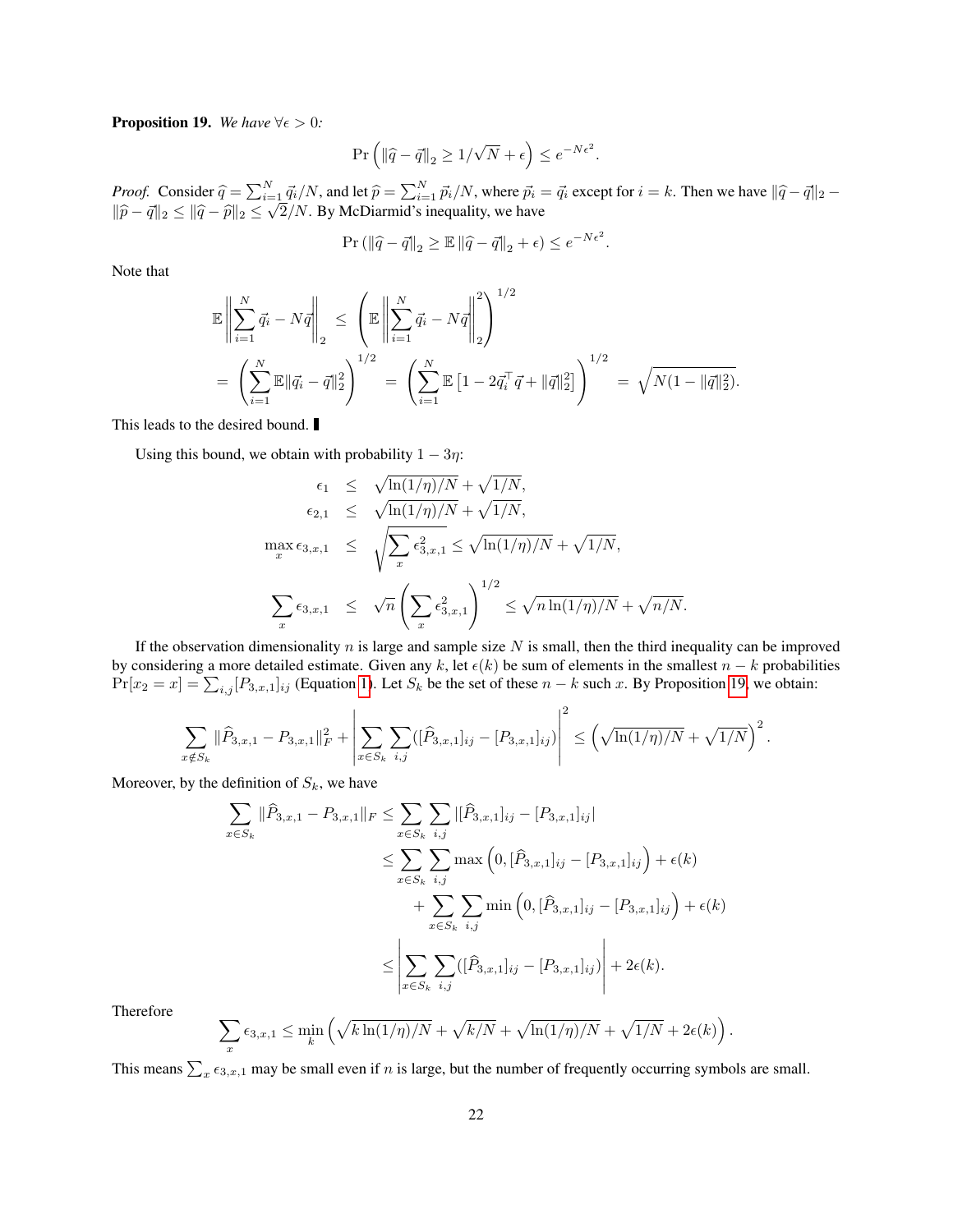# <span id="page-22-1"></span>B Matrix Perturbation Theory

<span id="page-22-4"></span>The following perturbation bounds can be found in [\[Stewart and Sun, 1990\]](#page-20-18).

**Lemma 20** (Theorem 4.11, p. 204 in [\[Stewart and Sun, 1990\]](#page-20-18)). Let  $A \in \mathbb{R}^{m \times n}$  with  $m \ge n$ , and let  $\widetilde{A} = A + E$ . If *the singular values of A and A are*  $(\sigma_1 \geq \ldots \geq \sigma_n)$  *and*  $(\tilde{\sigma}_1 \geq \ldots \geq \tilde{\sigma}_n)$ *, respectively, then* 

$$
|\widetilde{\sigma}_i - \sigma_i| \leq ||E||_2 \quad i = 1, \dots, n.
$$

<span id="page-22-5"></span>**Lemma 21** (Theorem 4.4, p. 262 in [\[Stewart and Sun, 1990\]](#page-20-18)). Let  $A \in \mathbb{R}^{m \times n}$ , with  $m \ge n$ , with the singular value *decomposition*  $(U_1, U_2, U_3, \Sigma_1, \Sigma_2, V_1, V_2)$ *:* 

$$
\left[\begin{array}{c} U_1^\top \\ U_2^\top \\ U_3^\top \end{array}\right] A \left[\begin{array}{cc} V_1 & V_2 \end{array}\right] = \left[\begin{array}{cc} \Sigma_1 & 0 \\ 0 & \Sigma_2 \\ 0 & 0 \end{array}\right].
$$

*Let*  $\widetilde{A} = A + E$ *, with analogous SVD*  $(\widetilde{U}_1, \widetilde{U}_2, \widetilde{U}_3, \widetilde{\Sigma}_1, \widetilde{\Sigma}_2, \widetilde{V}_1 \widetilde{V}_2)$ *. Let*  $\Phi$  *be the matrix of canonical angles between*  $range(U_1)$  and  $range(\widetilde{U}_1)$ , and  $\Theta$  *be the matrix of canonical angles between*  $range(V_1)$  and  $range(\widetilde{V}_1)$ . If there exists  $\delta, \alpha > 0$  *such that*  $\min \sigma(\Sigma_1) \geq \alpha + \delta$  *and*  $\max \sigma(\Sigma_2) \leq \alpha$ *, then* 

$$
\max\{\|\sin \Phi\|_2, \|\sin \Theta\|_2\} \le \frac{\|E\|_2}{\delta}.
$$

<span id="page-22-2"></span>**Corollary 22.** Let  $A \in \mathbb{R}^{m \times n}$ , with  $m \ge n$ , have rank n, and let  $U \in \mathbb{R}^{m \times n}$  be the matrix of n left singular vectors *corresponding to the non-zero singular values*  $\sigma_1 \geq \ldots \geq \sigma_n > 0$  of A. Let  $\widetilde{A} = A + E$ . Let  $\widetilde{U} \in \mathbb{R}^{m \times n}$  be the matrix *of* n left singular vectors corresponding to the largest n singular values  $\widetilde{\sigma}_1 \geq \ldots \geq \widetilde{\sigma}_n$  of  $\widetilde{A}$ , and let  $\widetilde{U}_\perp \in \mathbb{R}^{m \times (m-n)}$ <br>be the remaining left singular vectors. Assume  $\Vert F \Vert_\infty \leq \epsilon \sigma_\infty$ *be the remaining left singular vectors. Assume*  $||E||_2 \leq \epsilon \sigma_n$  *for some*  $\epsilon < 1$ *. Then:* 

*1.*  $\widetilde{\sigma}_n \geq (1 - \epsilon) \sigma_n$ 

2. 
$$
\|\widetilde{U}_{\perp}^{\top}U\|_2 \leq \|E\|_2/\widetilde{\sigma}_n.
$$

*Proof.* The first claim follows from Lemma [20,](#page-22-4) and the second follows from Lemma [21](#page-22-5) because the singular values of  $\widetilde{U}_\perp^\top U$  are the sines of the canonical angles between range(U) and range( $\widetilde{U}$ ).

<span id="page-22-3"></span>**Lemma 23** (Theorem 3.8, p. 143 in [\[Stewart and Sun, 1990\]](#page-20-18)). *Let*  $A \in \mathbb{R}^{m \times n}$ , with  $m \ge n$ , and let  $\widetilde{A} = A + E$ . Then

$$
\|\widetilde{A}^+ - A^+\|_2 \le \frac{1+\sqrt{5}}{2} \cdot \max\{\|A^+\|_2^2, \|\widetilde{A}^+\|_2^2\}\|E\|_2.
$$

# <span id="page-22-0"></span>C Recovering the Observation and Transition Matrices

We sketch how to use the technique of [\[Mossel and Roch, 2006\]](#page-20-13) to recover the observation and transition matrices explicitly. This is an extra step that can be used in conjunction with our algorithm.

Define the  $n \times n$  matrix  $[P_{3,1}]_{i,j} = \Pr[x_3 = i, x_1 = j]$ . Let  $O_x = \text{diag}(O_{x,1}, \ldots, O_{x,m})$ , so  $A_x = TO_x$ . Since  $P_{3,x,1} = OA_xT \operatorname{diag}(\vec{\pi})O^\top$ , we have  $P_{3,1} = \sum_x P_{3,x,1} = OTT \operatorname{diag}(\vec{\pi})O^\top$ . Therefore

$$
U^{\top} P_{3,x,1} = U^{\top} OTO_x T \operatorname{diag}(\vec{\pi}) O^{\top}
$$
  
= 
$$
(U^{\top} OT) O_x (U^{\top} OT)^{-1} (U^{\top} OT) T \operatorname{diag}(\vec{\pi}) O^{\top}
$$
  
= 
$$
(U^{\top} OT) O_x (U^{\top} OT)^{-1} (U^{\top} P_{3,1}).
$$

The matrix  $U^{\top} P_{3,1}$  has full row rank, so  $(U^{\top} P_{3,1})(U^{\top} P_{3,1})^+ = I$ , and thus

$$
(U^{\top} P_{3,x,1})(U^{\top} P_{3,1})^{+} = (U^{\top} OT) O_x (U^{\top} OT)^{-1}.
$$